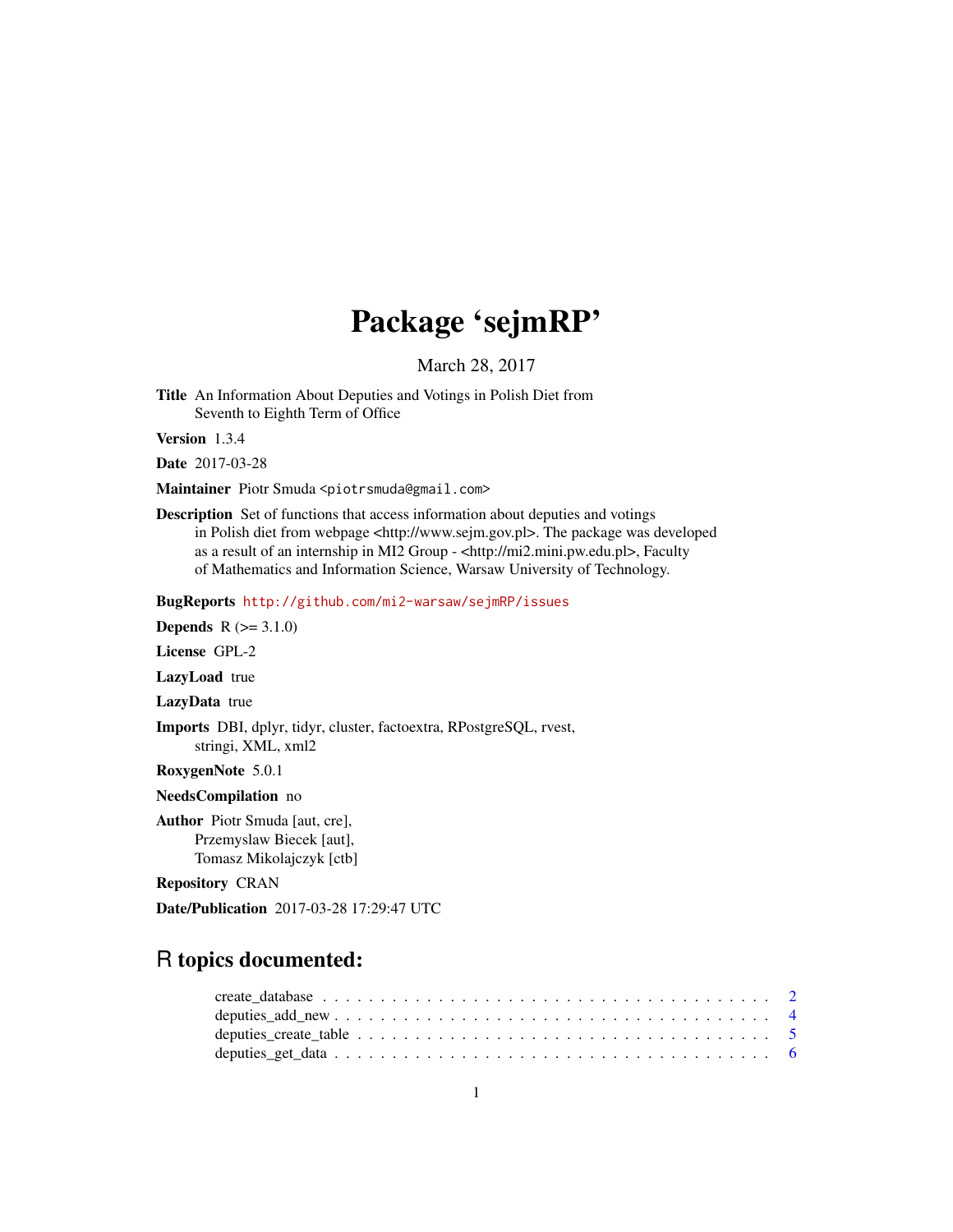<span id="page-1-0"></span>

| Index | 38 |
|-------|----|

create\_database *Creating database*

### Description

Function create\_database creates a database with four empty tables: deputies, votings, votes, statements.

# Usage

create\_database(dbname, user, password, host)

# Arguments

| dbname   | name of database     |
|----------|----------------------|
| user     | name of user         |
| password | password of database |
| host     | name of host         |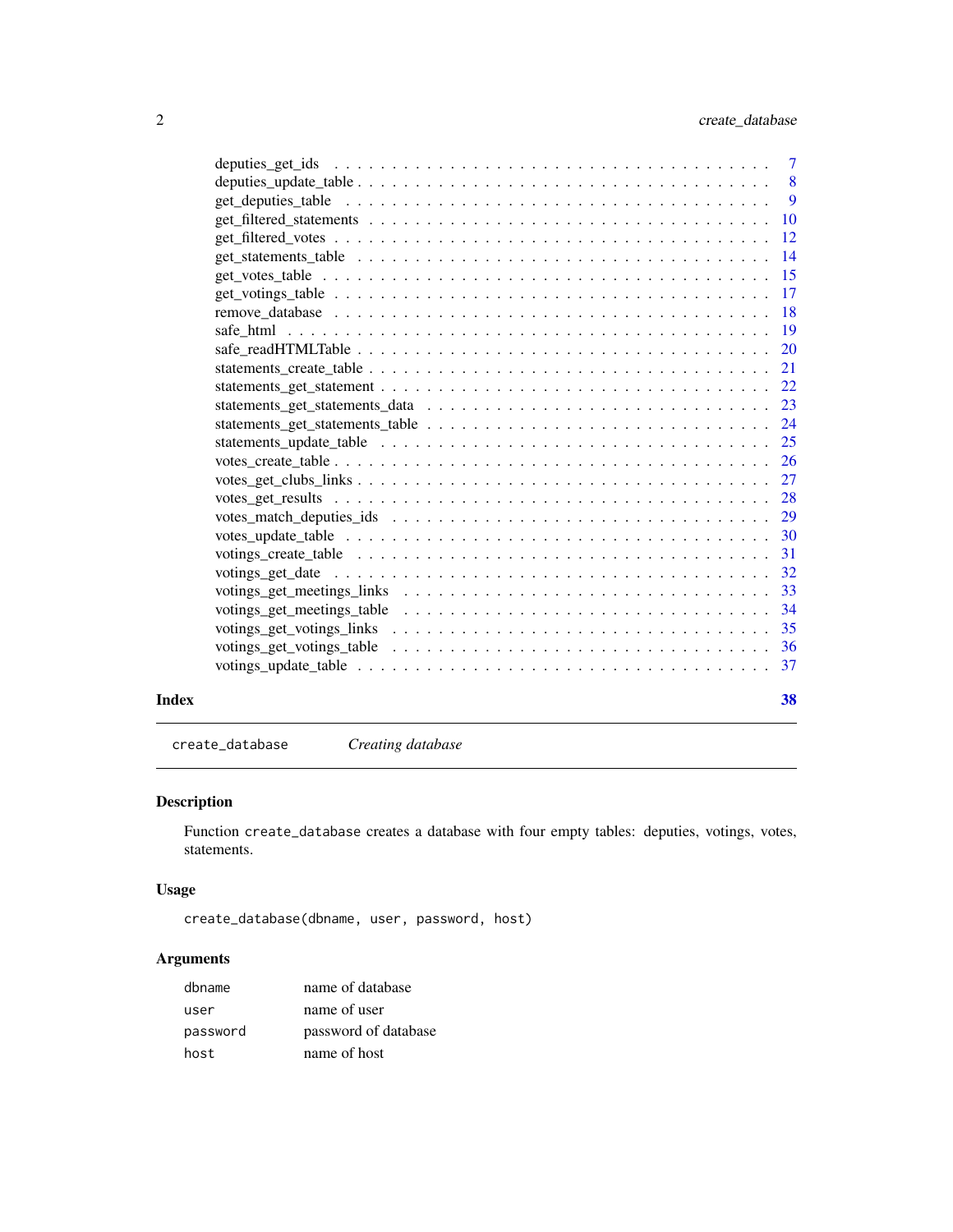### create\_database 3

#### **Details**

```
Created tables:
1. deputies with columns:
    1) id_deputy - deputy's id,
    2) nr_term_of_office - Polish Diet's number of term of office,
    3) surname_name - deputy's names and surnames,
2. votings with columns:
   1) id_voting - voting's id,
    2) nr_term_of_office - Polish Diet's number of term of office,
   3) nr_meeting - meeting's number,
    4) date_meeting - meeting's date,
   5) nr_voting - voting's number,
   6) topic_voting - voting's topic,
   7) link_results - link with voting's results,
3. votes with columns:
   1) id_vote - vote's id,
    2) nr_term_of_office - Polish Diet's number of term of office,
   3) id_deputy - deputy's id,
    4) id_voting - voting's id,
   5) vote - deputy's vote, one of: 'Za','Przeciw',
              'Wstrzymal sie','Nieobecny',
   6) club - deputy's club,
4. statements with columns:
   1) id_statement - statement's id, like:
    (meeting's number).(voting's number).(statement's number),
    2) nr_term_of_office - Polish Diet's number of term of office,
    3) surname_name - author of statement,
   4) date_statement - statement's date,
   5) titles_order_points - title of order points,
   6) statement - content of statement.
```
# Value

invisible NULL

#### Note

All information is stored in PostgreSQL database.

#### Author(s)

Piotr Smuda

```
## Not run:
create_database(dbname, user, password, host)
## End(Not run)
```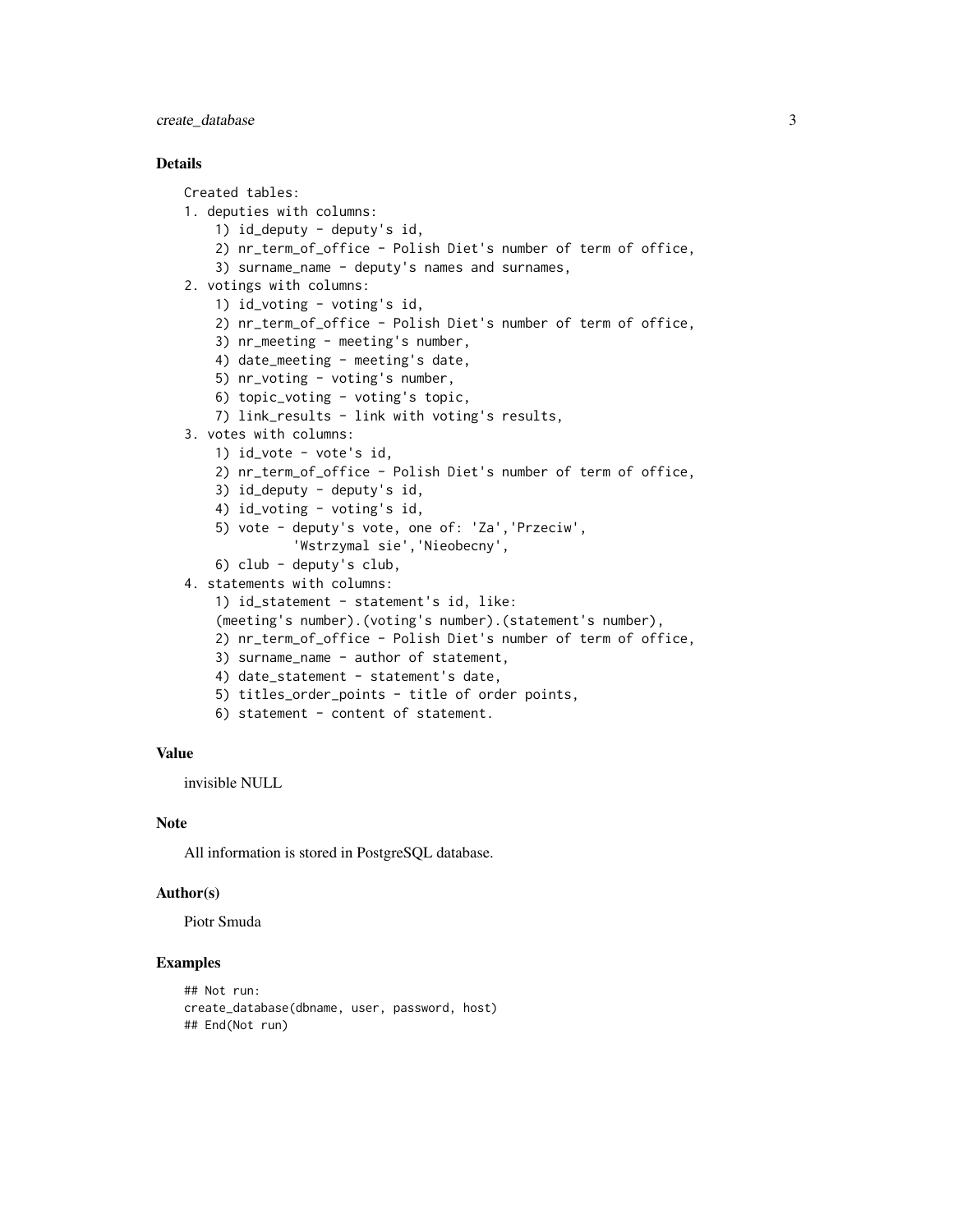<span id="page-3-0"></span>deputies\_add\_new *Adding new deputies to table*

#### Description

Function deputies\_add\_new adds new deputies to a table with deputies.

# Usage

```
deputies_add_new(dbname, user, password, host, type, id,
 nr_term_of_office = 8)
```
#### Arguments

| dbname            | name of database                                                       |
|-------------------|------------------------------------------------------------------------|
| user              | name of user                                                           |
| password          | password of database                                                   |
| host              | name of host                                                           |
| type              | type of deputies which be add to table with deputies: active, inactive |
| id                | id of deputies from which we start add new deputies                    |
| nr_term_of_office |                                                                        |
|                   | number of term of office of Polish Diet; default: 8                    |

# Details

Function deputies\_add\_new adds new deputies to a table with deputies. Also there is a choice between types of deputies, because on the page of Polish diet deputies are splitted into *active* and *inactive*. In addition id of the last added deputy in *deputies* table is needed.

### Value

invisible NULL

#### **Note**

All information is stored in PostgreSQL database.

#### Author(s)

Piotr Smuda

```
## Not run:
deputies_add_new(dbname, user, password, host, 'active', id)
deputies_add_new(dbname, user, password, host, 'inactive', id)
## End(Not run)
```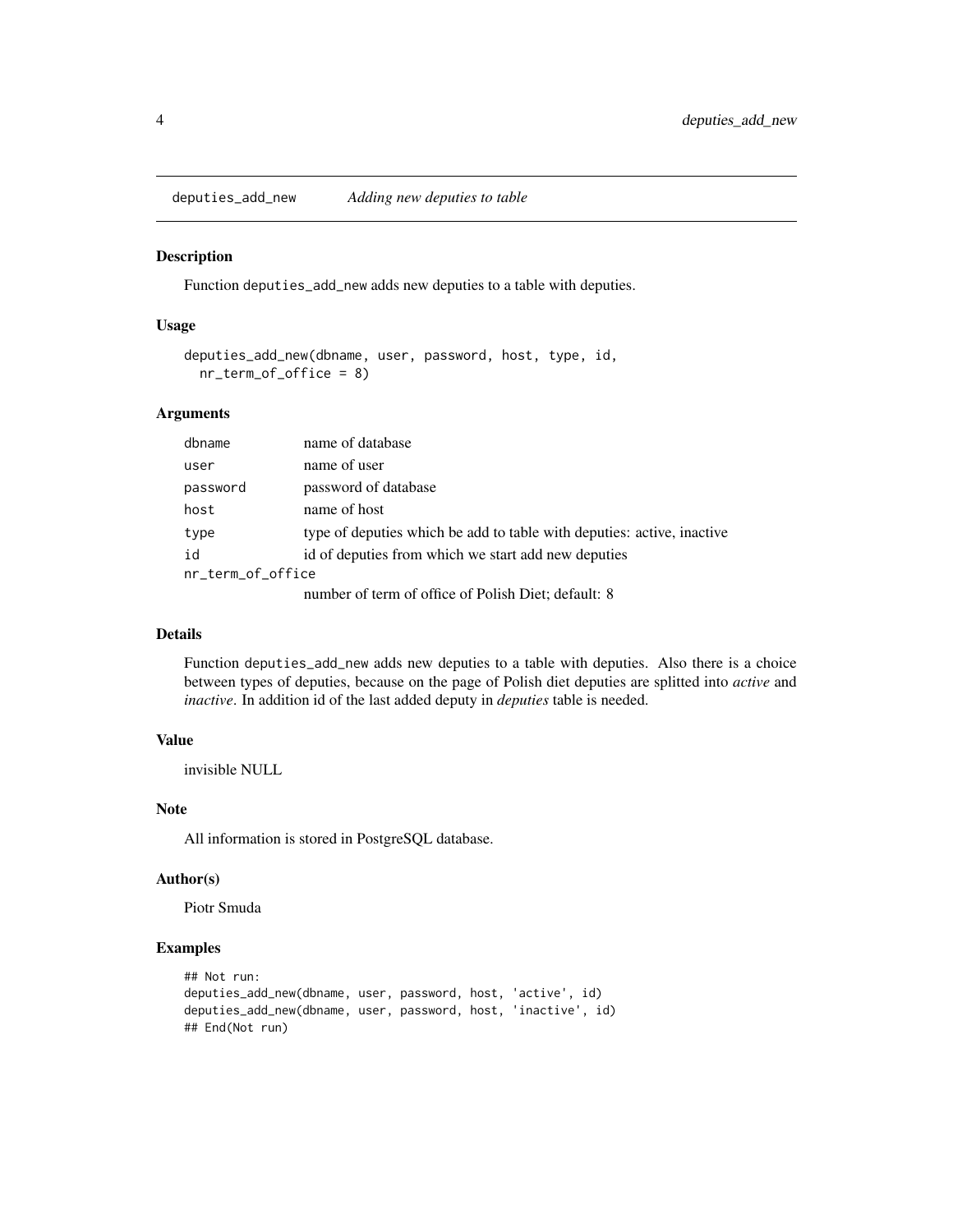<span id="page-4-0"></span>deputies\_create\_table *Creating table with deputies*

#### Description

Function deputies\_create\_table creates a table with deputies.

#### Usage

```
deputies_create_table(dbname, user, password, host,
  nr_term_of_office = 8)
```
# Arguments

| dbname            | name of database                                    |
|-------------------|-----------------------------------------------------|
| user              | name of user                                        |
| password          | password of database                                |
| host              | name of host                                        |
| nr_term_of_office |                                                     |
|                   | number of term of office of Polish Diet; default: 8 |

#### Value

invisible NULL

# Note

Use only this function for first time, when the *deputies*table is empty. Then use deputies\_update\_table. All information is stored in PostgreSQL database.

#### Author(s)

Piotr Smuda

```
## Not run:
deputies_create_table(dbname, user, password, host)
## End(Not run)
```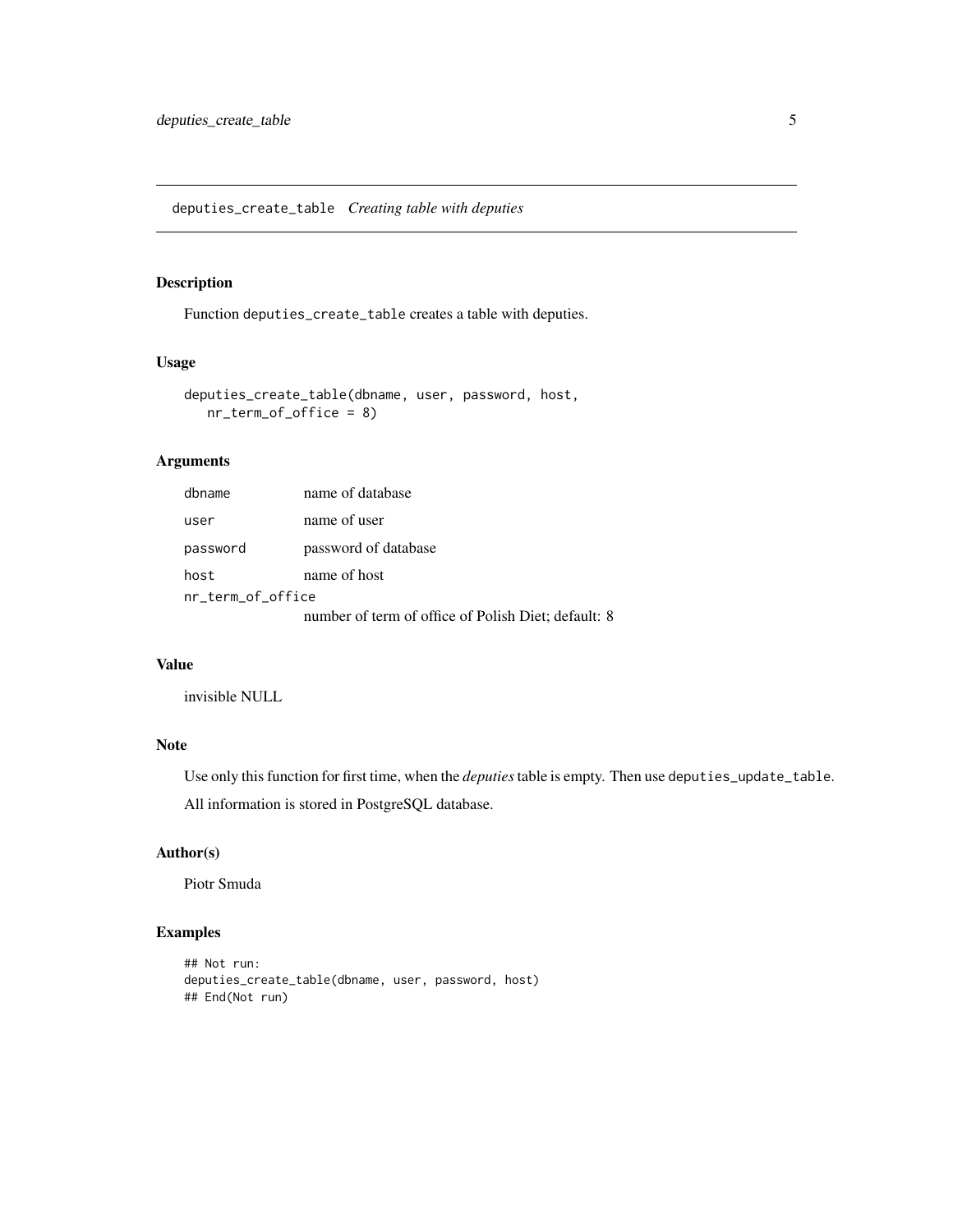### <span id="page-5-0"></span>Description

Function deputies\_get\_data gets data about deputies.

#### Usage

```
deputies_get_data(type, nr_term_of_office = 8)
```
#### Arguments

type type of deputies which be add to table with deputies: active, inactive nr\_term\_of\_office

number of term of office of Polish Diet; default: 8

#### Details

Function deputies\_get\_data gets deputies' ids and personal data like name and surname. Also there is a choice between types of deputies, because on the page of Polish diet deputies are splitted into *active* and *inactive*.

#### Value

data frame with two columns: id\_deputy, surname\_name

#### Note

All information is stored in PostgreSQL database.

#### Author(s)

Piotr Smuda

```
## Not run:
deputies_get_data('active')
deputies_get_data('inactive')
## End(Not run)
```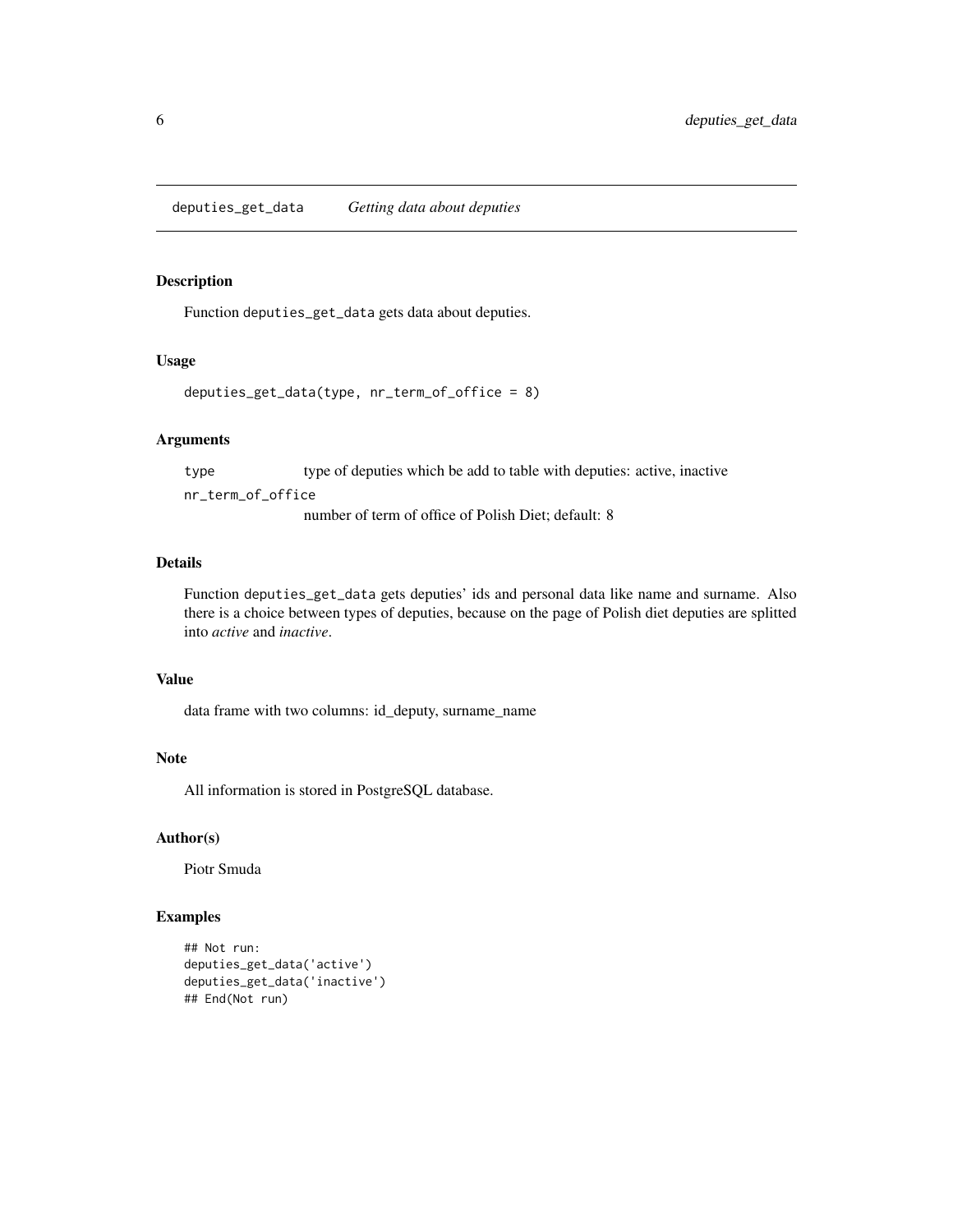### <span id="page-6-0"></span>Description

Function deputies\_get\_ids gets deputies' ids from *deputies* table.

#### Usage

```
deputies_get_ids(dbname, user, password, host,
  nr_term_of_office = 8, windows = .Platform$OS.type == 'windows')
```
#### Arguments

| dbname            | name of database                                                               |
|-------------------|--------------------------------------------------------------------------------|
| user              | name of user                                                                   |
| password          | password of database                                                           |
| host              | name of host                                                                   |
| nr_term_of_office |                                                                                |
|                   | number of term of office of Polish Diet; default: 8                            |
| windows           | information of used operation system; default: .Platform\$OS.type == 'windows' |

#### Details

Function deputies\_get\_ids gets deputies' ids from *deputies* table. As result of this function you get named character vector with ids, where their names are names and surnames of deputies. Because of encoding issue on Windows operation system, you need to select if you use Windows.

#### Value

named character vector

#### Note

All information is stored in PostgreSQL database.

#### Author(s)

Piotr Smuda

```
## Not run:
deputies_get_ids(dbname, user, password, host, TRUE)
deputies_get_ids(dbname, user, password, host, FALSE)
## End(Not run)
```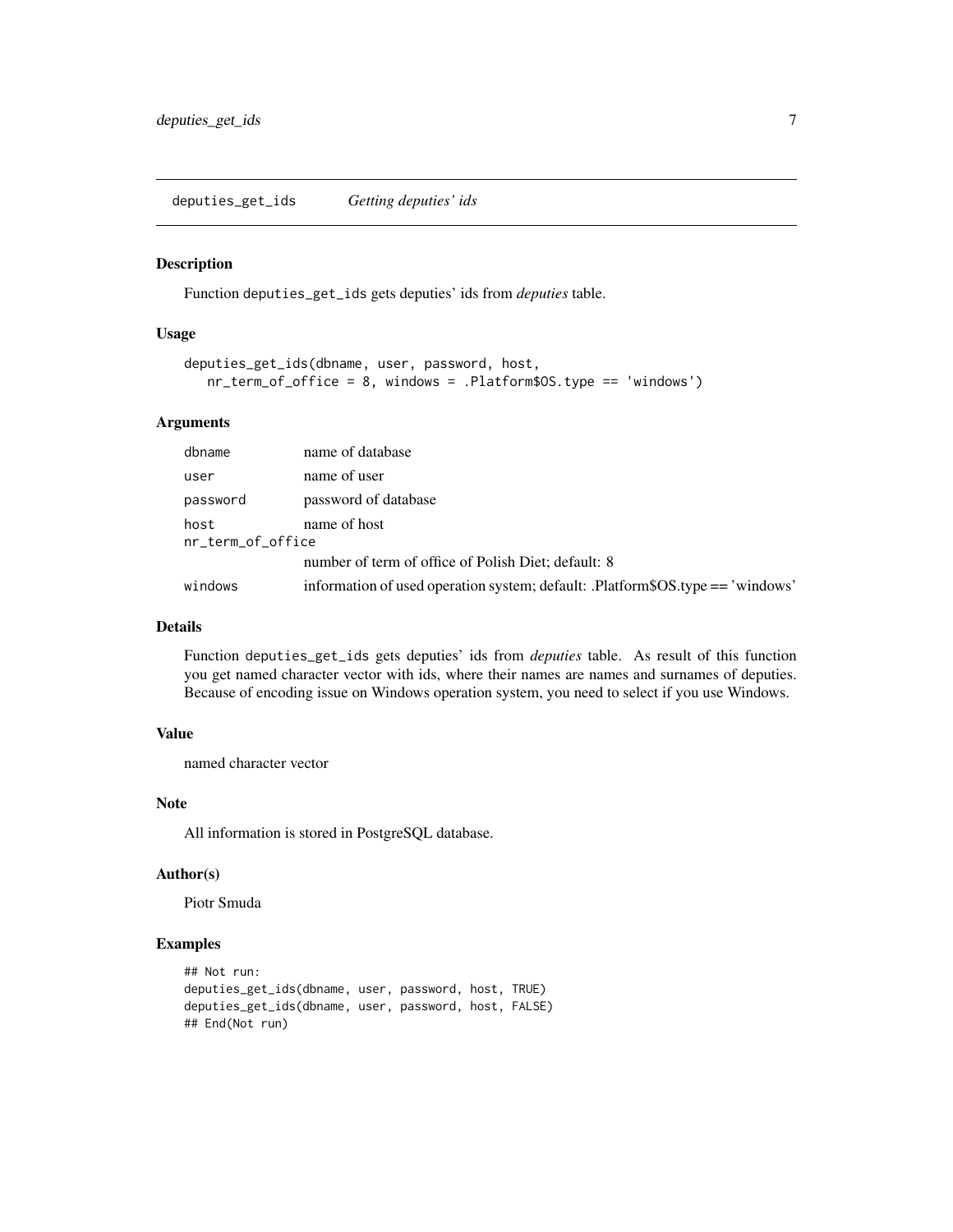<span id="page-7-0"></span>deputies\_update\_table *Updating table with deputies*

# Description

Function deputies\_update\_table updates a table with deputies.

#### Usage

```
deputies_update_table(dbname, user, password, host,
  nr_term_of_office = 8)
```
# Arguments

| dbname            | name of database                                    |
|-------------------|-----------------------------------------------------|
| user              | name of user                                        |
| password          | password of database                                |
| host              | name of host                                        |
| nr_term_of_office |                                                     |
|                   | number of term of office of Polish Diet; default: 8 |

#### Value

invisible NULL

# Note

All information is stored in PostgreSQL database.

#### Author(s)

Piotr Smuda

```
## Not run:
deputies_update_table(dbname, user, password, host)
## End(Not run)
```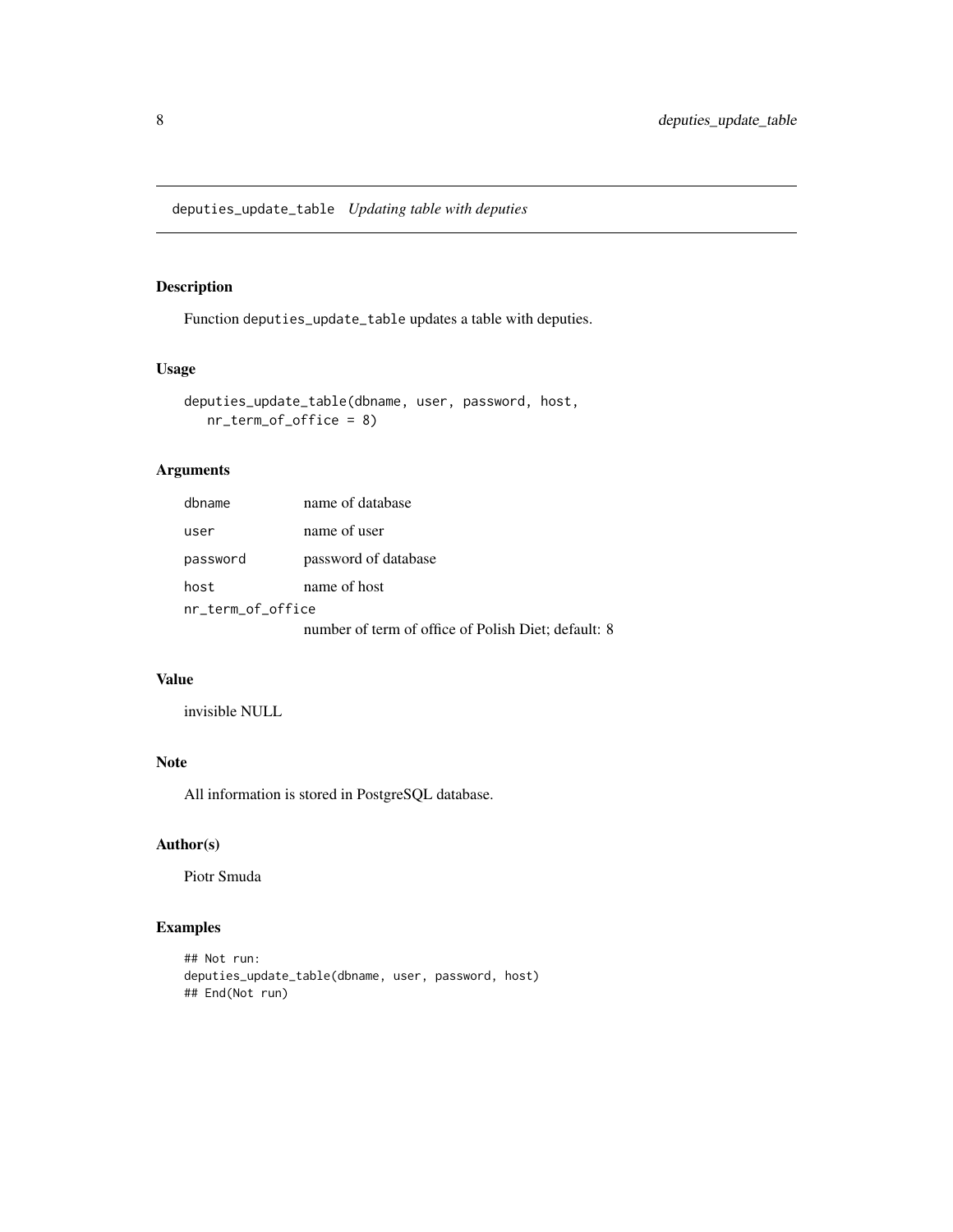<span id="page-8-0"></span>get\_deputies\_table *Importing deputies table from a database*

#### Description

Function get\_deputies\_table imports deputies table from a database.

#### Usage

```
get_deputies_table(dbname = 'sejmrp', user = 'reader',
  password = 'qux94874', host = 'services.mini.pw.edu.pl',
  sorted_by_id = TRUE, windows = .Platform$OS.type == 'windows')
```
# Arguments

| dbname       | name of database; default: 'sejmrp'                                            |
|--------------|--------------------------------------------------------------------------------|
| user         | name of user; default: 'reader'                                                |
| password     | password of database; default: 'qux94874'                                      |
| host         | name of host; default: 'services.mini.pw.edu.pl'                               |
| sorted_by_id | information if table should be sorted by id; default: TRUE                     |
| windows      | information of used operation system; default: .Platform\$OS.type == 'windows' |

#### Details

Function get\_deputies\_table imports deputies table from a database. The result of this function is a data frame with deputies' data. Because of encoding issue on Windows operation system, you need to select if you use Windows.

#### Value

data frame

#### Note

Default parameters use privilages of 'reader'. It can only SELECT data from database.

All information is stored in PostgreSQL database.

#### Author(s)

Piotr Smuda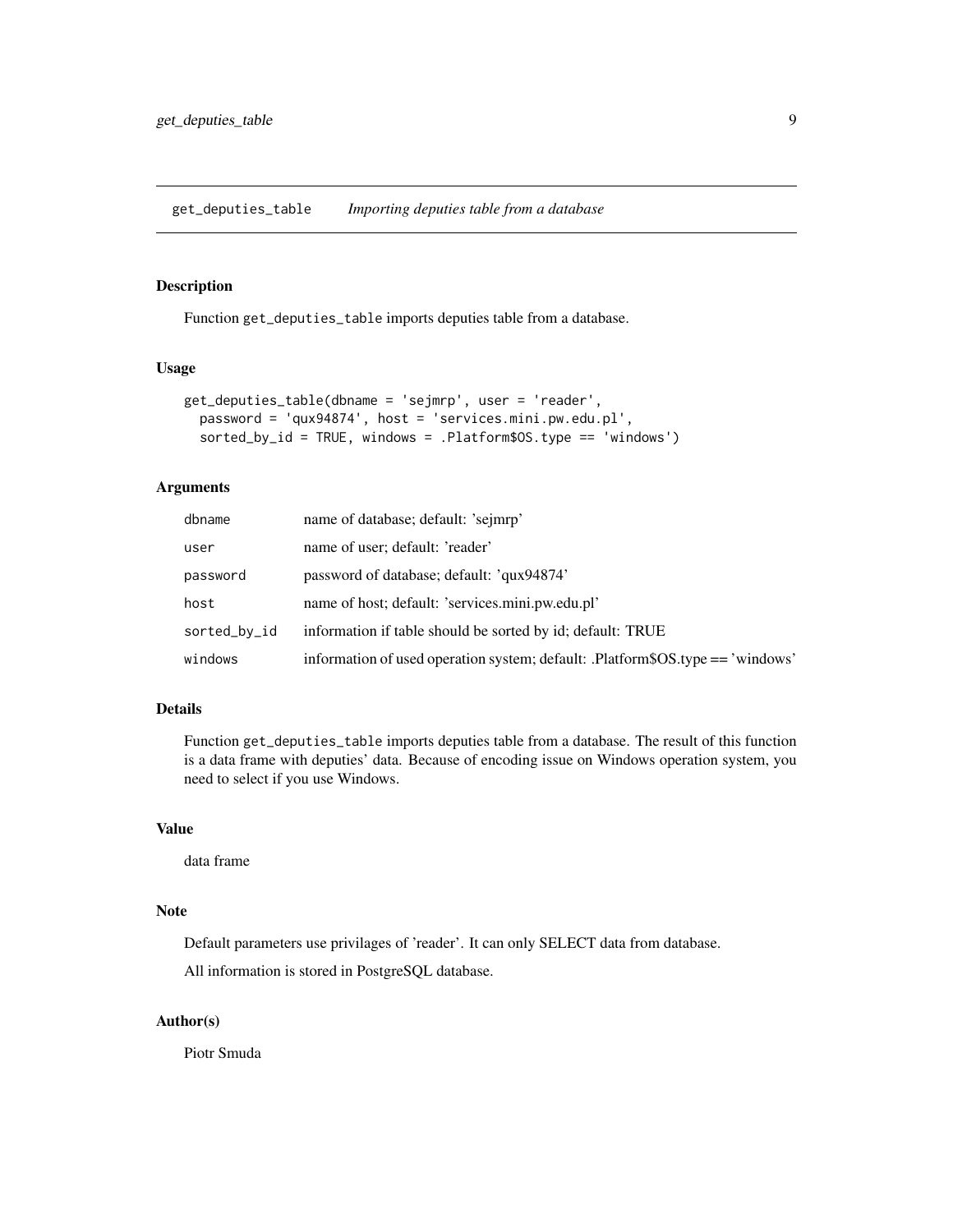# Examples

```
## Not run:
deputies <- get_deputies_table()
dim(deputies)
# [1] 983 3
names(deputies)
# [1] 'id_deputy' 'nr_term_of_office' 'surname_name'
## End(Not run)
```
get\_filtered\_statements

*Retrieve filtered statements from a database*

#### Description

Function get\_filtered\_statements reads filtered statements from a database.

### Usage

```
get_filtered_statements(dbname = 'sejmrp', user = 'reader',
  password = 'qux94874', host = 'services.mini.pw.edu.pl',
 windows = .Platform$OS.type == 'windows', terms_of_office = integer(0),
 deputies = character(0), dates = character(0), topics = character(0),
  content = character(0), max_rows = Inf)
```
#### Arguments

| dbname          | name of database; default: 'sejmrp'                                                                        |
|-----------------|------------------------------------------------------------------------------------------------------------|
| user            | name of user; default: 'reader'                                                                            |
| password        | password of database; default: 'qux94874'                                                                  |
| host            | name of host; default: 'services.mini.pw.edu.pl'                                                           |
| windows         | information of used operation system; default: .Platform\$OS.type == 'windows'                             |
| terms_of_office |                                                                                                            |
|                 | range of terms of office's numbers that will be taken to filter data from database;<br>default: integer(0) |
| deputies        | full names of deputies that will be taken to filter data from database; default:<br>character(0)           |
| dates           | period of time that will be taken to filter data from database; default: character(0)                      |
| topics          | text patterns that will be taken to filter data from database; default: character $(0)$                    |
| content         | text patterns that will be taken to filter data from database; default: character $(0)$                    |
| max_rows        | maximum number of rows to download; default: Inf                                                           |

<span id="page-9-0"></span>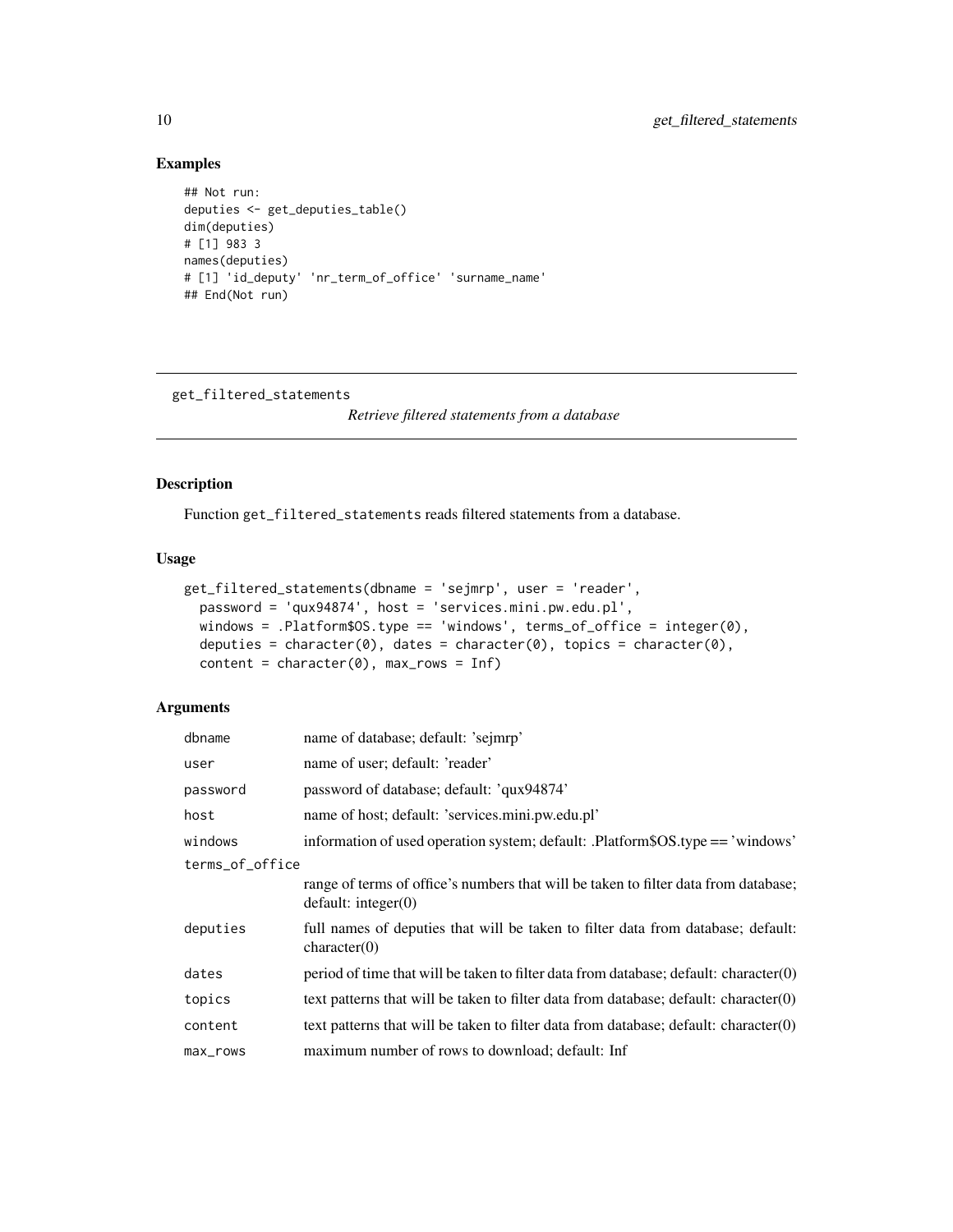#### Details

Function get\_filtered\_statements reads filtered statements from a database. The result of this function is an invisible data frame with statements' data.

Possible filters:

- 1. terms\_of\_office range of terms of office's numbers. This filter is a integer vector with two elements, where the first describes a left boundary of range and the second a right boundary. It is possible to choose only one term of office, just try the same number as first and second element of vector.
- 2. deputies full names of deputies. This filter is a character vector with full names of deputies in format: 'surname first\_name second\_name'. If you are not sure if the deputy you were thinking about has second name, try 'surname first\_name' or just 'surname'. There is high probability that proper deputy will be chosen. It is possible to choose more than one deputy.
- 3. dates period of time. This filter is a character vector with two elements in date format 'YYYY-MM-DD', where the first describes left boundary of period and the second right boundary. It is possible to choose only one day, just try the same date as first and second element of vector.
- 4. topics text patterns. This filter is a character vector with text patterns of topics in order points. Note that the order points are written like sentences, so remember about case inflection of nouns and adjectives and use stems of words as patterns. For example if you want to find order points about education (in Polish: szkolnictwo) try 'szkolnictw'. It is possible to choose more than one pattern.
- 5. content text patterns. This filter is a character vector with text patterns in statements. Note that strings with statements are sentences, so remember about case inflection of nouns and adjectives and use stems of words as patterns. For example if you want to find order points about education (in Polish: szkolnictwo) try 'szkolnictw'. It is possible to choose more than one pattern.

If you did not choose any filter, the whole database will be downloaded. Note that, due to data size  $\approx$  -150 MB) it may take few seconds / minutes to download all statements.

Because of encoding issue on Windows operation system, you also need to select if you use Windows.

### Value

data frame with NULL

#### **Note**

Default parameters use privilages of 'reader'. It can only SELECT data from database.

All information is stored in PostgreSQL database.

#### Author(s)

Tomasz Mikolajczyk, Piotr Smuda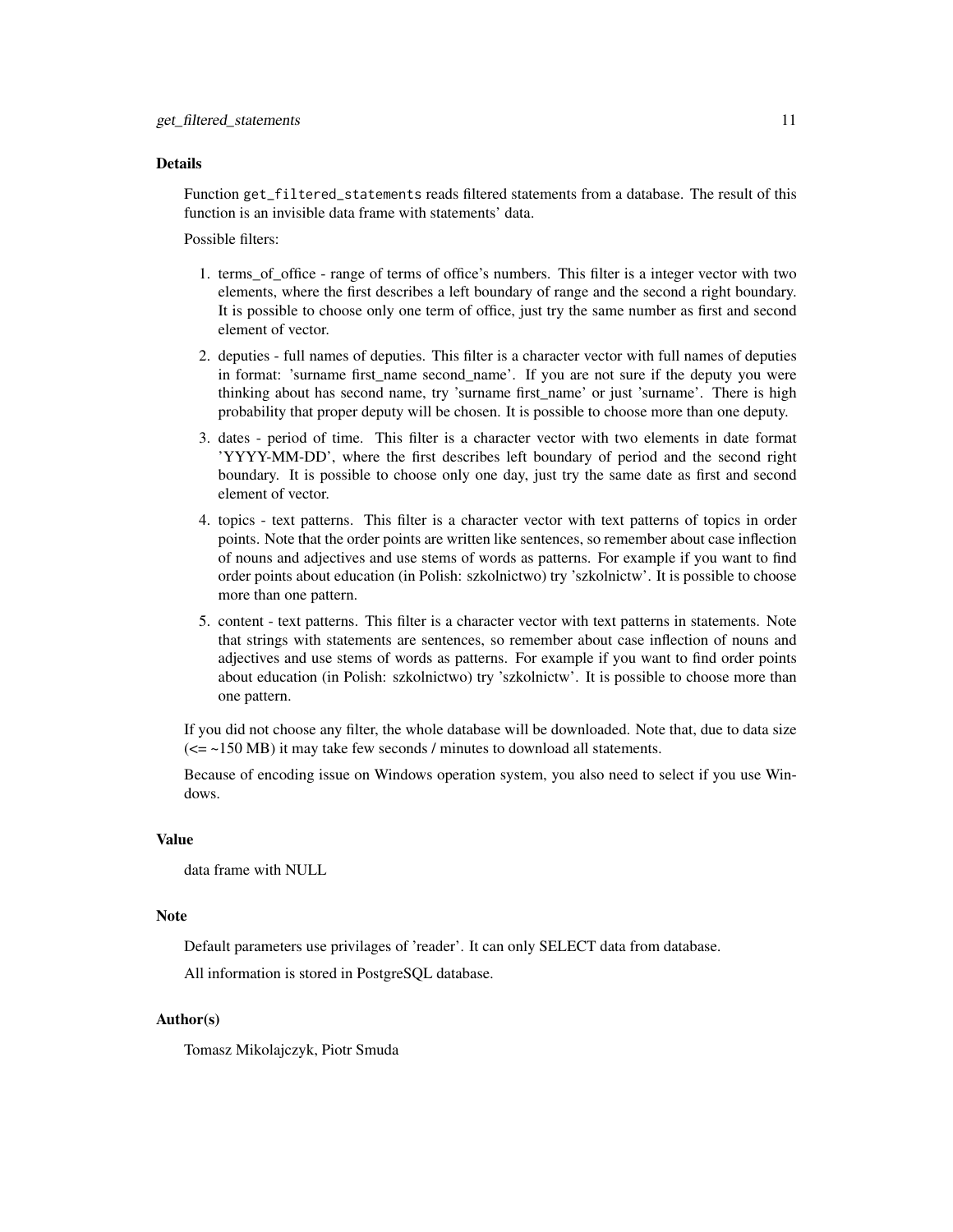#### Examples

```
## Not run:
filtered_statements <- get_filtered_statements()
dim(filtered_statements)
# [1] 2568 6
names(filtered_statements)
[1] 'id_statement' 'nr_term_of_office' 'surname_name' 'date_statement'
[5] 'titles_order_points' 'statement'
object.size(filtered_statements)
# 6488552 bytes
## End(Not run)
```
get\_filtered\_votes *Retrieve filtered votes from a database*

#### Description

Function get\_filtered\_votes reads filtered votes from a database.

#### Usage

```
get_filtered_votes(dbname = 'sejmrp', user = 'reader',
 password = 'qux94874', host = 'services.mini.pw.edu.pl',
 windows = .Platform$OS.type == 'windows', clubs = character(0),
 dates = character(0), terms_of_office = integer(0),
 meetings = integer(0), votings = integer(0),
  deputies = character(0), topics = character(0), max_rows = Inf)
```
#### Arguments

| dbname          | name of database; default: 'sejmrp'                                                                        |
|-----------------|------------------------------------------------------------------------------------------------------------|
| user            | name of user; default: 'reader'                                                                            |
| password        | password of database; default: 'qux94874'                                                                  |
| host            | name of host; default: 'services.mini.pw.edu.pl'                                                           |
| windows         | information of used operation system; default: .Platform\$OS.type == 'windows'                             |
| clubs           | names of clubs that will be taken to filter data from database; default: charac-<br>ter(0)                 |
| dates           | period of time that will be taken to filter data from database; default: character(0)                      |
| terms_of_office |                                                                                                            |
|                 | range of terms of office's numbers that will be taken to filter data from database;<br>default: integer(0) |
| meetings        | range of meetings' numbers that will be taken to filter data from database; de-<br>fault: integer $(0)$    |

<span id="page-11-0"></span>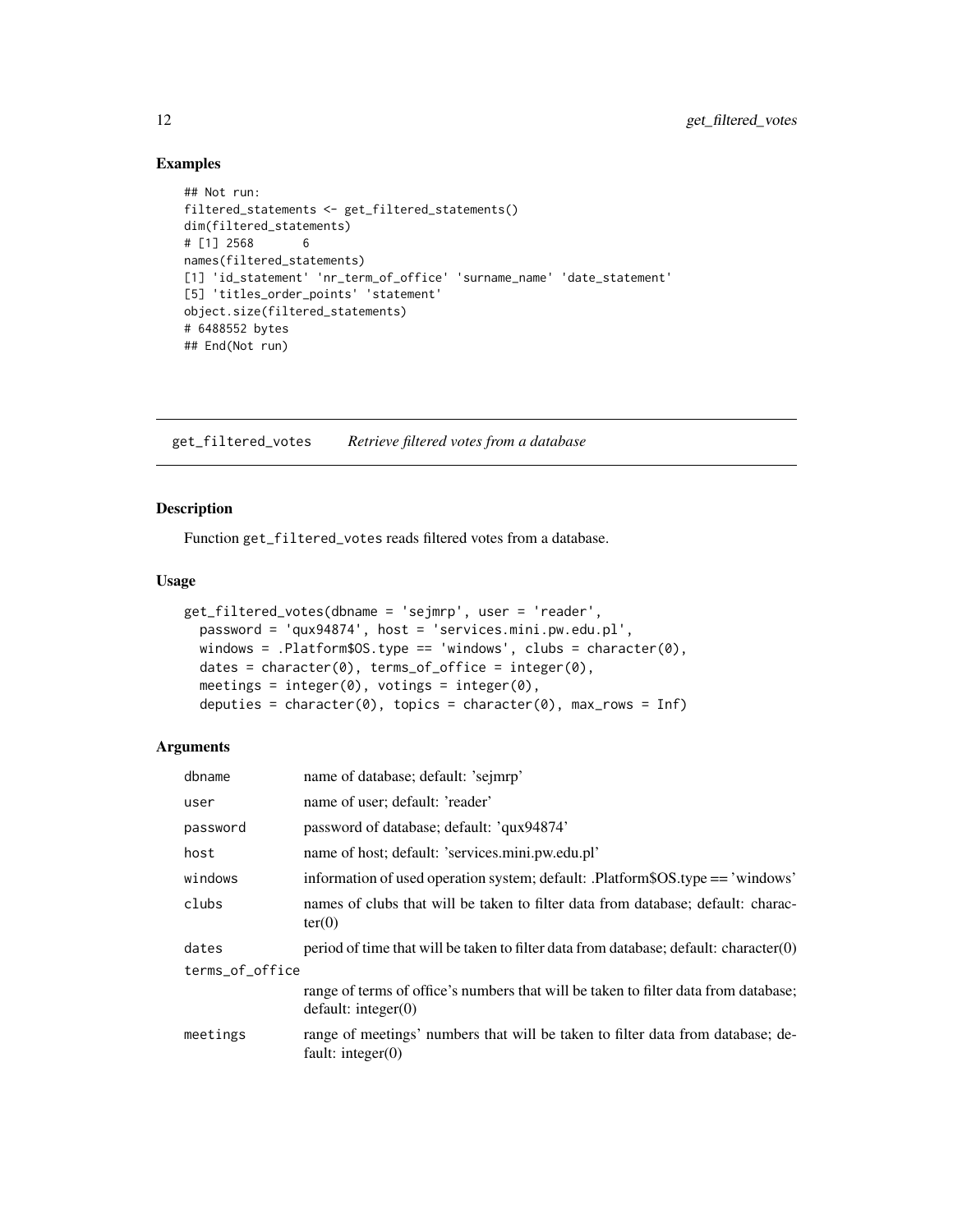| votings     | range of votings' numbers that will be taken to filter data from database; default:<br>integer(0) |
|-------------|---------------------------------------------------------------------------------------------------|
| deputies    | full names of deputies that will be taken to filter data from database; default:<br>character(0)  |
| topics      | text patterns that will be taken to filter data from database; default: character $(0)$           |
| $max_{max}$ | maximum number of rows to download; default: Inf                                                  |

#### **Details**

Function get\_filtered\_votes reads filtered votes from a database. The result of this function is an invisible data frame with statements' data.

#### Possible filters:

- 1. clubs names of clubs. This filter is a character vector with elements like for example: 'PO', 'PiS', 'SLD'. It is possible to choose more than one club.
- 2. dates period of time. This filter is a character vector with two elements in date format 'YYYY-MM-DD', where the first describes left boundary of period and the second right boundary. It is possible to choose only one day, just try the same date as first and second element of vector.
- 3. terms\_of\_office range of terms of office's numbers. This filter is a integer vector with two elements, where the first describes a left boundary of range and the second a right boundary. It is possible to choose only one term of office, just try the same number as first and second element of vector.
- 4. meetings range of meetings' numbers. This filter is a integer vector with two elements, where the first describes a left boundary of range and the second a right boundary. It is possible to choose only one meeting, just try the same number as first and second element of vector.
- 5. votings range of votings' numbers. This filter is a integer vector with two elements, where the first describes a left boundary of range and the second a right boundary. It is possible to choose only one voting, just try the same number as first and second element of vector.
- 6. deputies full names of deputies. This filter is a character vector with full names of deputies in format: 'surname first\_name second\_name'. If you are not sure if the deputy you were thinking about has second name, try 'surname first\_name' or just 'surname'. There is high probability that proper deputy will be chosen. It is possible to choose more than one deputy.
- 7. topics text patterns. This filter is a character vector with text patterns of topics that you are interested about. Note that the votings' topics are written like sentences, so remember about case inflection of nouns and adjectives and use stems of words as patterns. For example if you want to find votings about education (in Polish: szkolnictwo) try 'szkolnictw'. It is possible to choose more than one pattern.

If you did not choose any filter, the whole database will be downloaded. Note that, due to data size  $\epsilon$  = ~150 MB) it may take few seconds / minutes to download all votes.

Because of encoding issue on Windows operation system, you also need to select if you use Windows.

#### Value

data frame with NULL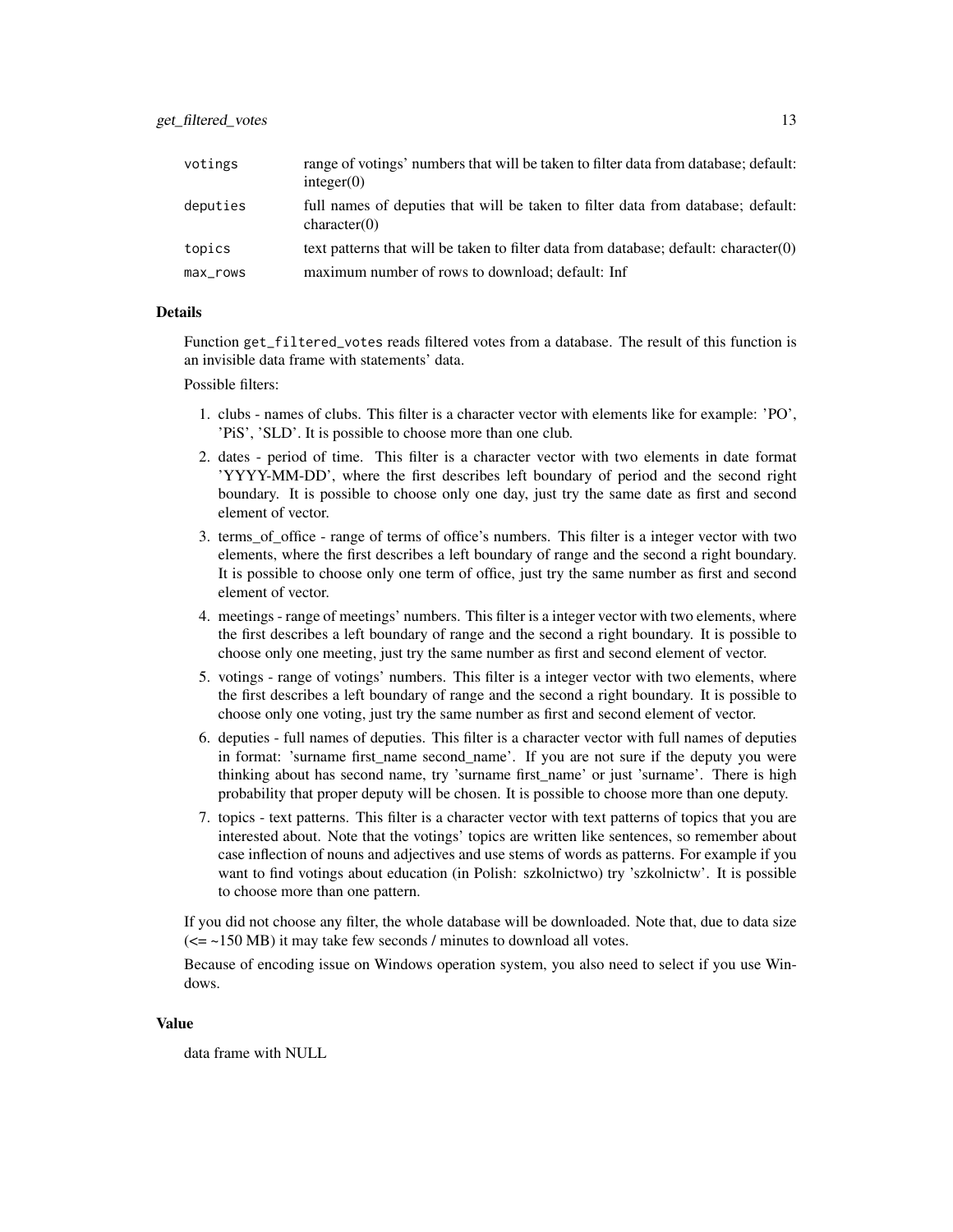Default parameters use privilages of 'reader'. It can only SELECT data from database.

All information is stored in PostgreSQL database.

#### Author(s)

Piotr Smuda

#### Examples

```
## Not run:
filtered_votes <- get_filtered_votes()
dim(filtered_votes)
# [1] 2826483 9
names(filtered_votes)
[1] 'surname_name' 'nr_term_of_office' 'club' 'vote' 'id_voting'
[6] 'nr_meeting' 'nr_voting' 'date_meeting' 'topic_voting'
object.size(filtered_votes)
# 148694336 bytes
## End(Not run)
```
get\_statements\_table *Importing statements table from a database*

#### Description

Function get\_statements\_table imports statements table from a database.

#### Usage

```
get_statements_table(dbname = 'sejmrp', user = 'reader',
 password = 'qux94874', host = 'services.mini.pw.edu.pl',
  sorted_by_id = TRUE, windows = .Platform$OS.type == 'windows')
```
#### Arguments

| dbname       | name of database; default: 'sejmrp'                                            |
|--------------|--------------------------------------------------------------------------------|
| user         | name of user; default: 'reader'                                                |
| password     | password of database; default: 'qux94874'                                      |
| host         | name of host; default: 'services.mini.pw.edu.pl'                               |
| sorted_by_id | information if table should be sorted by id; default: TRUE                     |
| windows      | information of used operation system; default: .Platform\$OS.type == 'windows' |

<span id="page-13-0"></span>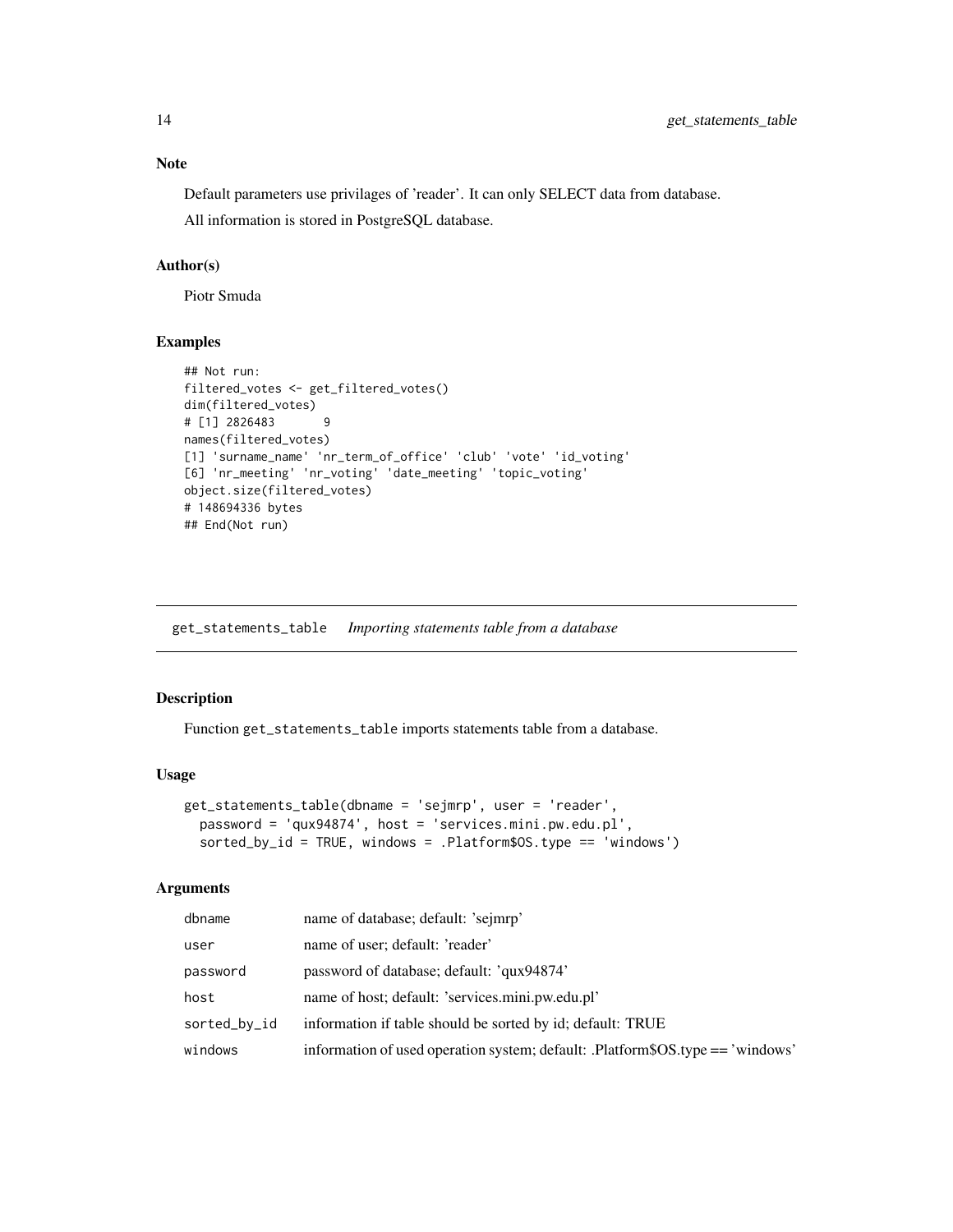#### <span id="page-14-0"></span>Details

Function get\_statements\_table imports statements table from a database. The result of this function is a data frame with statements' data. Because of encoding issue on Windows operation system, you need to select if you use Windows.

#### Value

data frame

#### **Note**

Default parameters use privilages of 'reader'. It can only SELECT data from database.

All information is stored in PostgreSQL database.

#### Author(s)

Piotr Smuda

#### Examples

```
## Not run:
statements <- get_statements_table()
dim(statements)
# [1] 43432 6
names(statements)
# [1] 'id_statement' 'nr_term_of_office' 'surname_name'
# [4] 'date_statement' 'titles_order_points' 'statement'
## End(Not run)
```
get\_votes\_table *Importing votes table from a database*

# Description

Function get\_votes\_table imports votes table from a database.

#### Usage

```
get_votes_table(dbname = 'sejmrp', user = 'reader',
 password = 'qux94874', host = 'services.mini.pw.edu.pl',
  sorted_by_id = TRUE, windows = .Platform$OS.type == 'windows')
```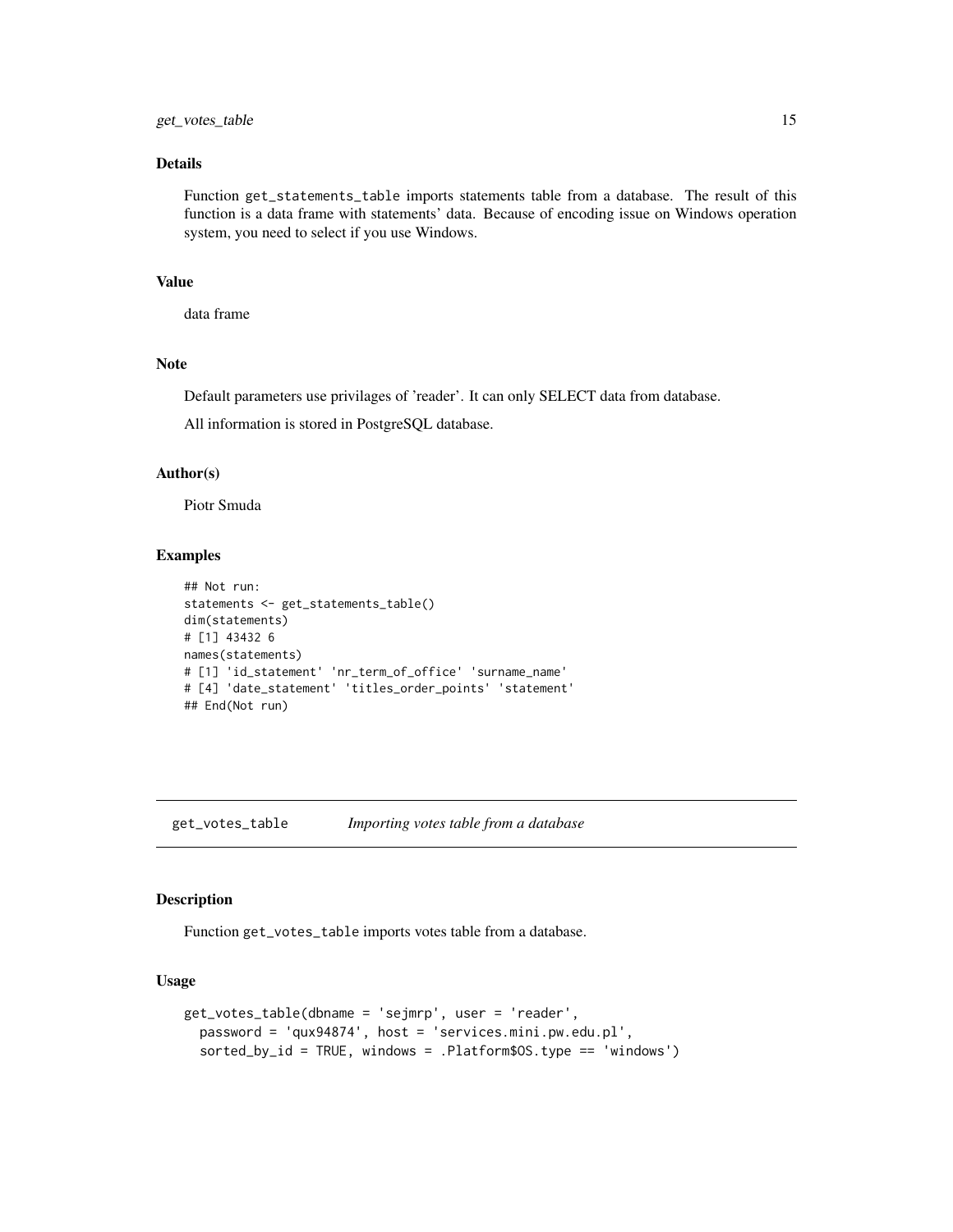### Arguments

| dbname       | name of database; default: 'sejmrp'                                            |
|--------------|--------------------------------------------------------------------------------|
| user         | name of user; default: 'reader'                                                |
| password     | password of database; default: 'qux94874'                                      |
| host         | name of host; default: 'services.mini.pw.edu.pl'                               |
| sorted_by_id | information if table should be sorted by id; default: TRUE                     |
| windows      | information of used operation system; default: .Platform\$OS.type == 'windows' |

#### Details

Function get\_votes\_table imports votes table from a database. The result of this function is a data frame with votes' data. Because of encoding issue on Windows operation system, you need to select if you use Windows.

# Value

data frame

#### Note

Default parameters use privilages of 'reader'. It can only SELECT data from database.

All information is stored in PostgreSQL database.

#### Author(s)

Piotr Smuda

```
## Not run:
votes <- get_votes_table()
dim(votes)
# [1] 2826483 6
names(votes)
# [1] 'id_vote' 'nr_term_of_office' 'id_deputy' 'id_voting' 'vote' 'club'
object.size(votes)
# 90474040 bytes
## End(Not run)
```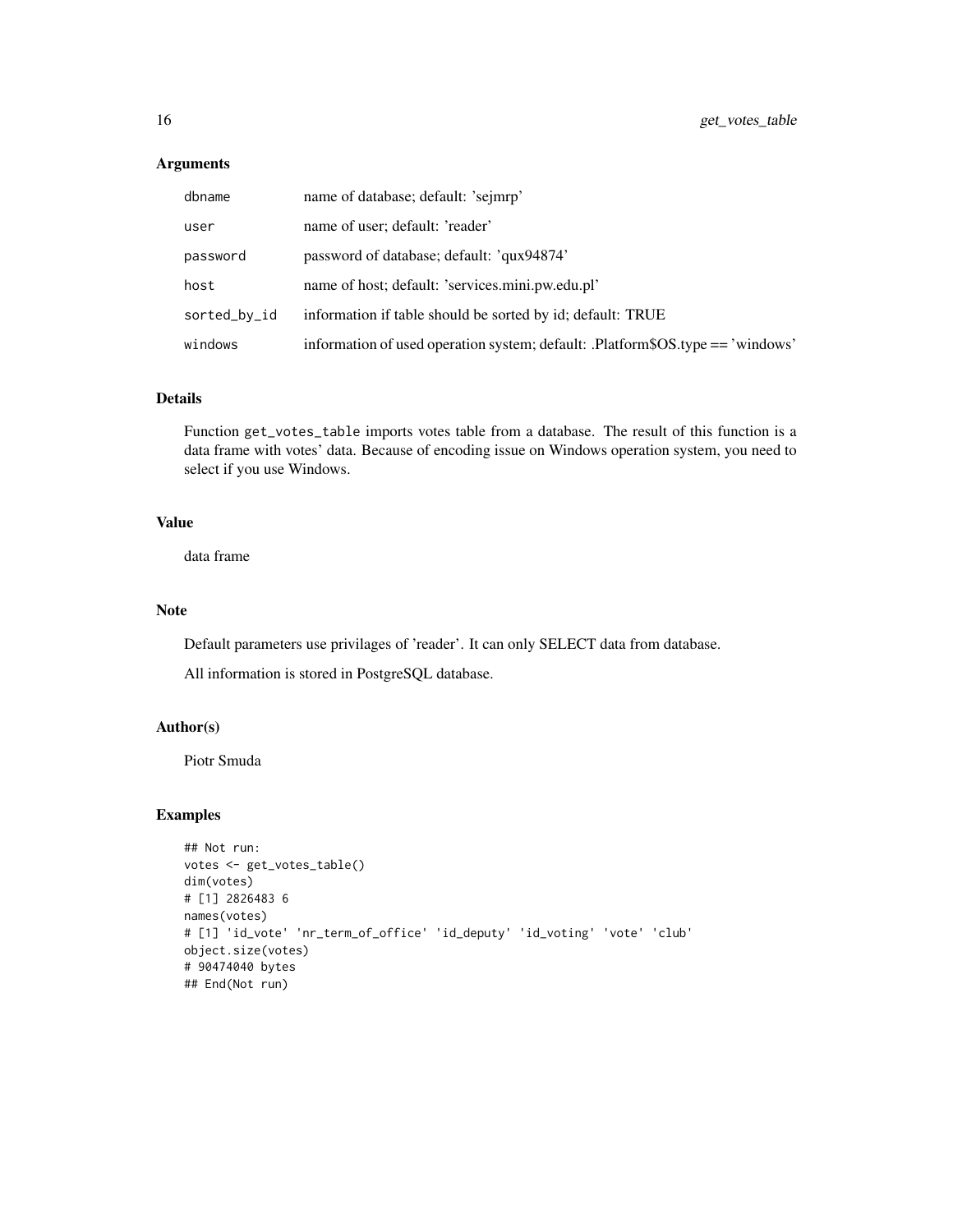<span id="page-16-0"></span>get\_votings\_table *Importing votings table from a database*

#### Description

Function get\_votings\_table imports votings table from a database.

#### Usage

```
get_votings_table(dbname = 'sejmrp', user = 'reader',
 password = 'qux94874', host = 'services.mini.pw.edu.pl',
  sorted_by_id = TRUE, windows = .Platform$OS.type == 'windows')
```
#### Arguments

| dbname       | name of database; default: 'sejmrp'                                            |
|--------------|--------------------------------------------------------------------------------|
| user         | name of user; default: 'reader'                                                |
| password     | password of database; default: 'qux94874'                                      |
| host         | name of host; default: 'services.mini.pw.edu.pl'                               |
| sorted_by_id | information if table should be sorted by id; default: TRUE                     |
| windows      | information of used operation system; default: .Platform\$OS.type == 'windows' |

#### Details

Function get\_votings\_table imports votings table from a database. The result of this function is a data frame with votings' data. Because of encoding issue on Windows operation system, you need to select if you use Windows.

#### Value

data frame

#### Note

Default parameters use privilages of 'reader'. It can only SELECT data from database.

All information is stored in PostgreSQL database.

#### Author(s)

Piotr Smuda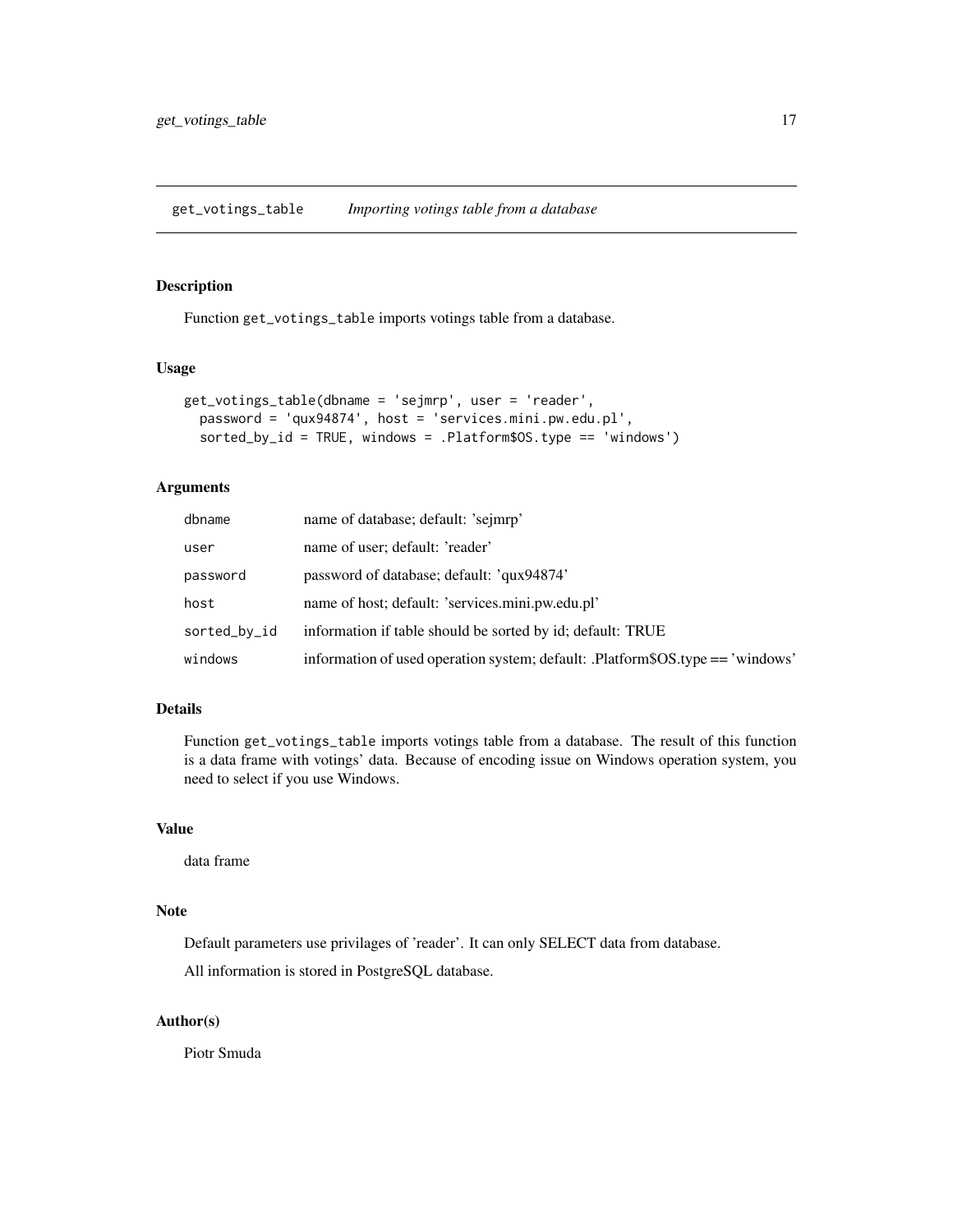# Examples

```
## Not run:
votings <- get_votings_table()
dim(votings)
# [1] 6212 7
names(votings)
# [1] 'id_voting' 'nr_term_of_office' 'nr_meeting'
# [4] 'date_meeting' 'nr_voting' 'topic_voting'
# [7] 'link_results'
## End(Not run)
```
remove\_database *Removing database*

# Description

Function remove\_database remove whole database.

## Usage

remove\_database(dbname, user, password, host)

#### Arguments

| dbname   | name of database     |
|----------|----------------------|
| user     | name of user         |
| password | password of database |
| host     | name of host         |

# Value

invisible NULL

#### Note

All information is stored in PostgreSQL database.

# Author(s)

Piotr Smuda

```
## Not run:
remove_database(dbname, user, password, host)
## End(Not run)
```
<span id="page-17-0"></span>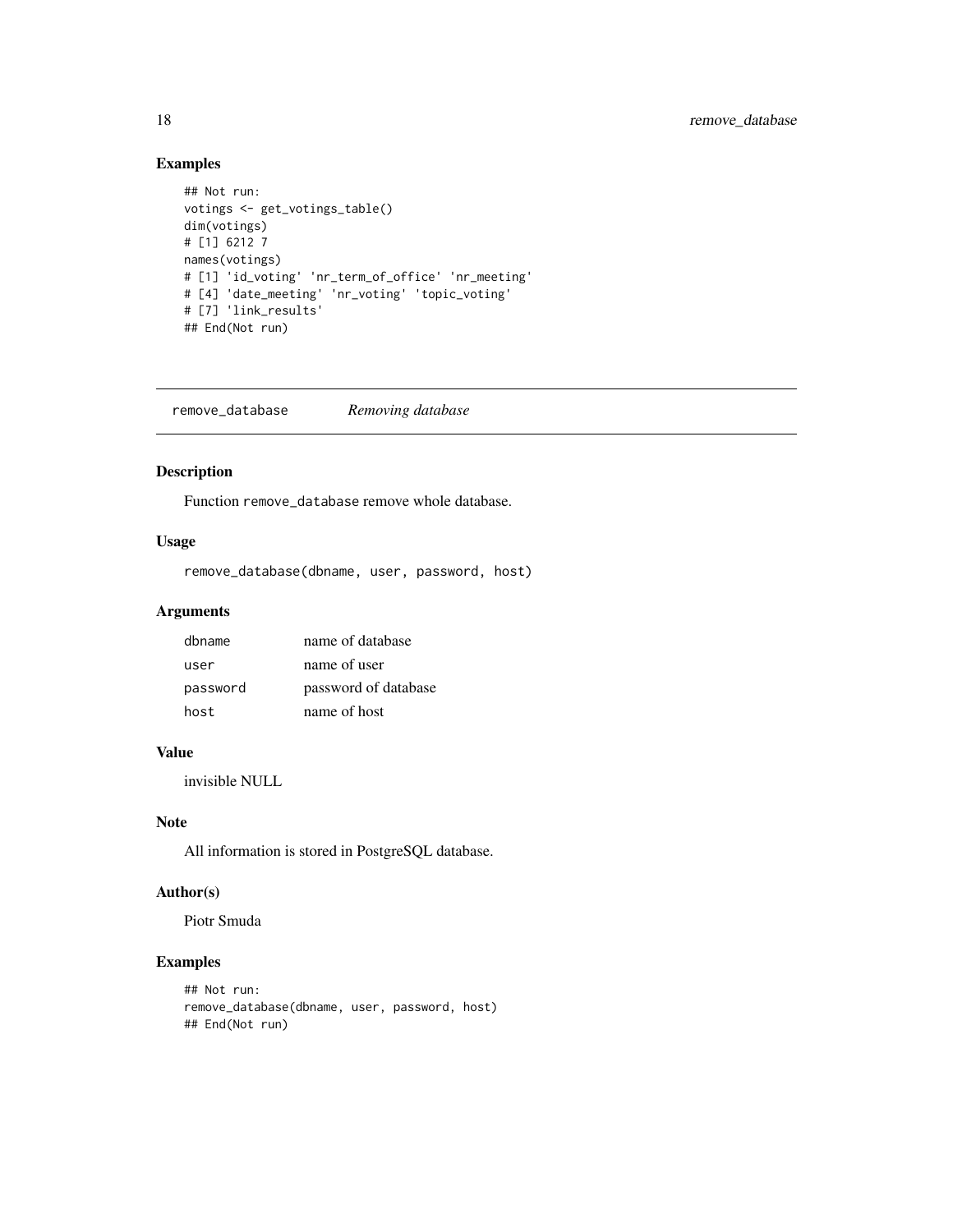<span id="page-18-0"></span>

### Description

Function safe\_html tries to download the URL several times.

# Usage

```
safe_html(page, time = 60, attempts = 10)
```
### Arguments

| page     | requested URL                                               |
|----------|-------------------------------------------------------------|
| time     | sleep interval after each failure                           |
| attempts | max number of tries (if there is a problem with connection) |

# Details

Function safe\_html performes 10 (by default) attempts to download the URL and waits 60sec (by default) after each failure

#### Value

character vector

#### Author(s)

Przemyslaw Biecek

```
## Not run:
page <- paste0('http://www.sejm.gov.pl/Sejm7.nsf/',
               'wypowiedz.xsp?posiedzenie=15&dzien=1&wyp=008')
safe_html(page)
## End(Not run)
```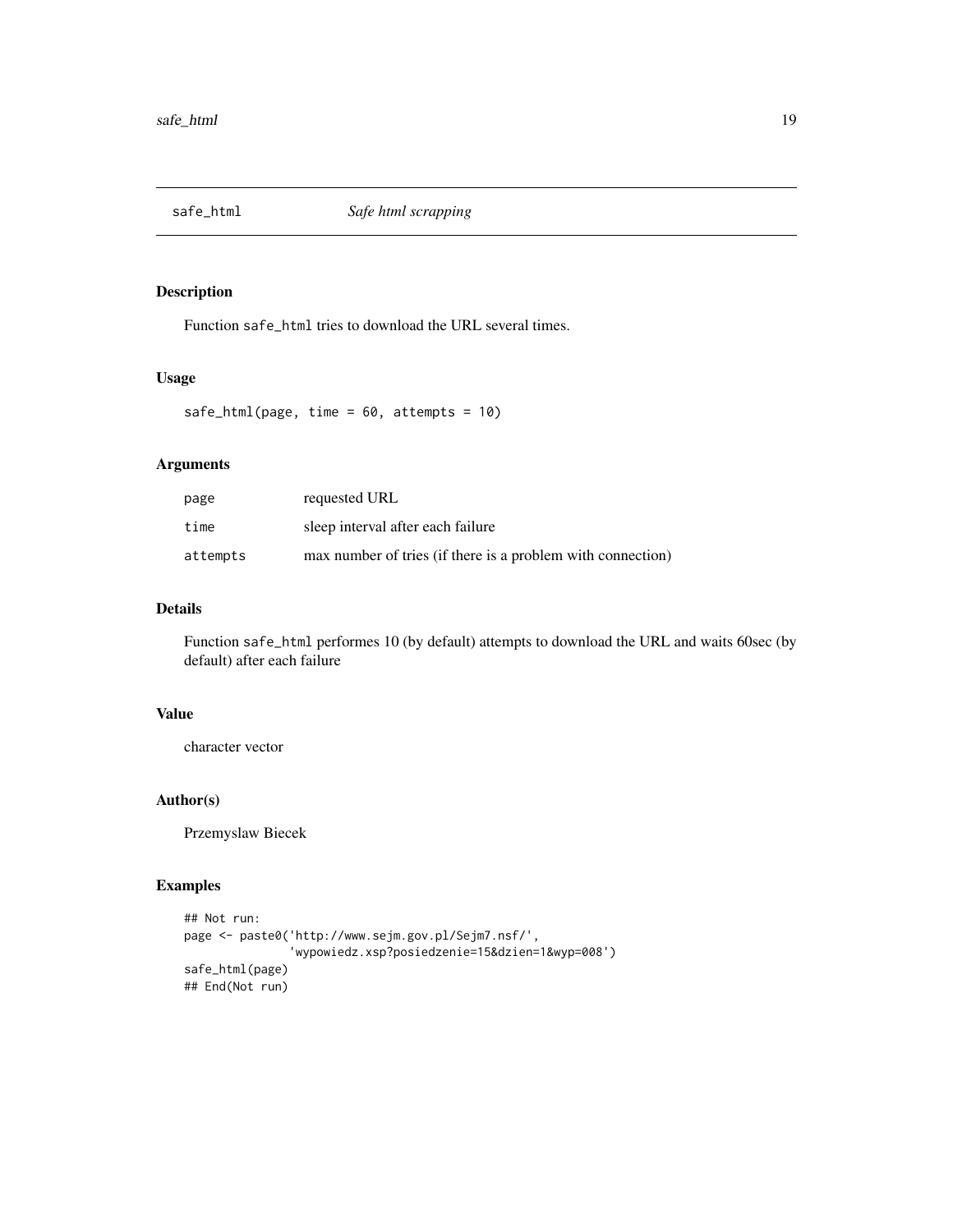<span id="page-19-0"></span>safe\_readHTMLTable *Safe html table scrapping*

#### Description

Function safe\_readHTMLTable tries to download the table from given URL several times.

# Usage

```
safe\_readHTMLTable(..., time = 60, attempts = 10)
```
## Arguments

| $\cdot$ $\cdot$ $\cdot$ | arguments that will be passed to readHTMLTable              |
|-------------------------|-------------------------------------------------------------|
| time                    | sleep interval after each failure                           |
| attempts                | max number of tries (if there is a problem with connection) |

### Details

Function safe\_readHTMLTable performes 10 (by default) attempts to download the URL and waits 60sec (by default) after each failure

#### Value

character vector

#### Author(s)

Przemyslaw Biecek

```
## Not run:
page <- paste0('http://www.sejm.gov.pl/Sejm7.nsf/',
               'posiedzenie.xsp?posiedzenie=99&dzien=2')
safe_readHTMLTable(page)
## End(Not run)
```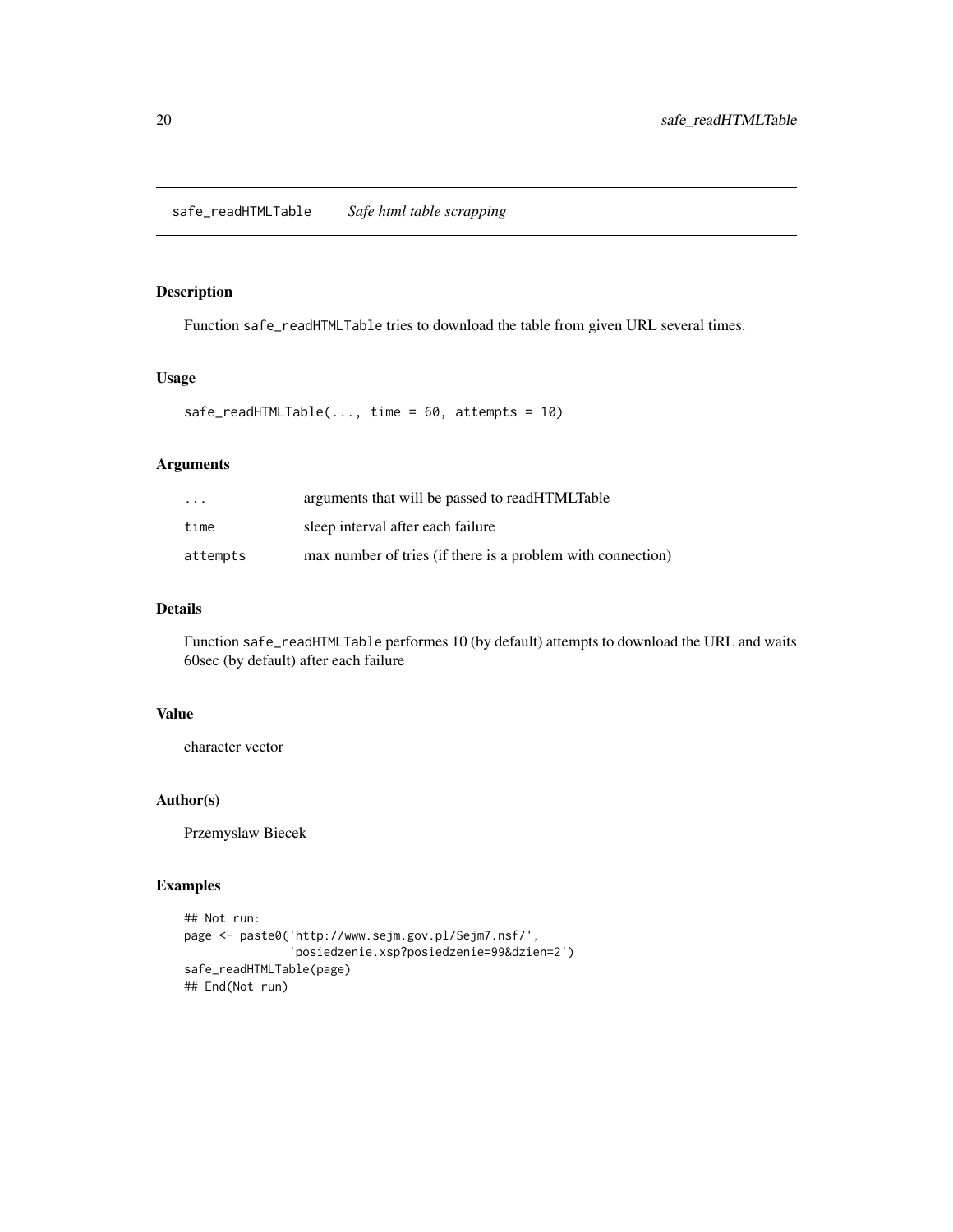<span id="page-20-0"></span>statements\_create\_table

*Creating table with deputies' statements*

### Description

Function statements\_create\_table creates a table with deputies' statements.

#### Usage

statements\_create\_table(dbname, user, password, host, nr\_term\_of\_office = 8)

### Arguments

| dbname            | name of database                                    |
|-------------------|-----------------------------------------------------|
| user              | name of user                                        |
| password          | password of database                                |
| host              | name of host                                        |
| nr_term_of_office |                                                     |
|                   | number of term of office of Polish Diet: default: 8 |

#### Value

invisible NULL

# Note

Use only this function for first time, when the *statements*table is empty. Then use statements\_update\_table. All information is stored in PostgreSQL database.

# Author(s)

Piotr Smuda, Tomasz Mikolajczyk

```
## Not run:
statements_create_table(dbname, user, password, host)
## End(Not run)
```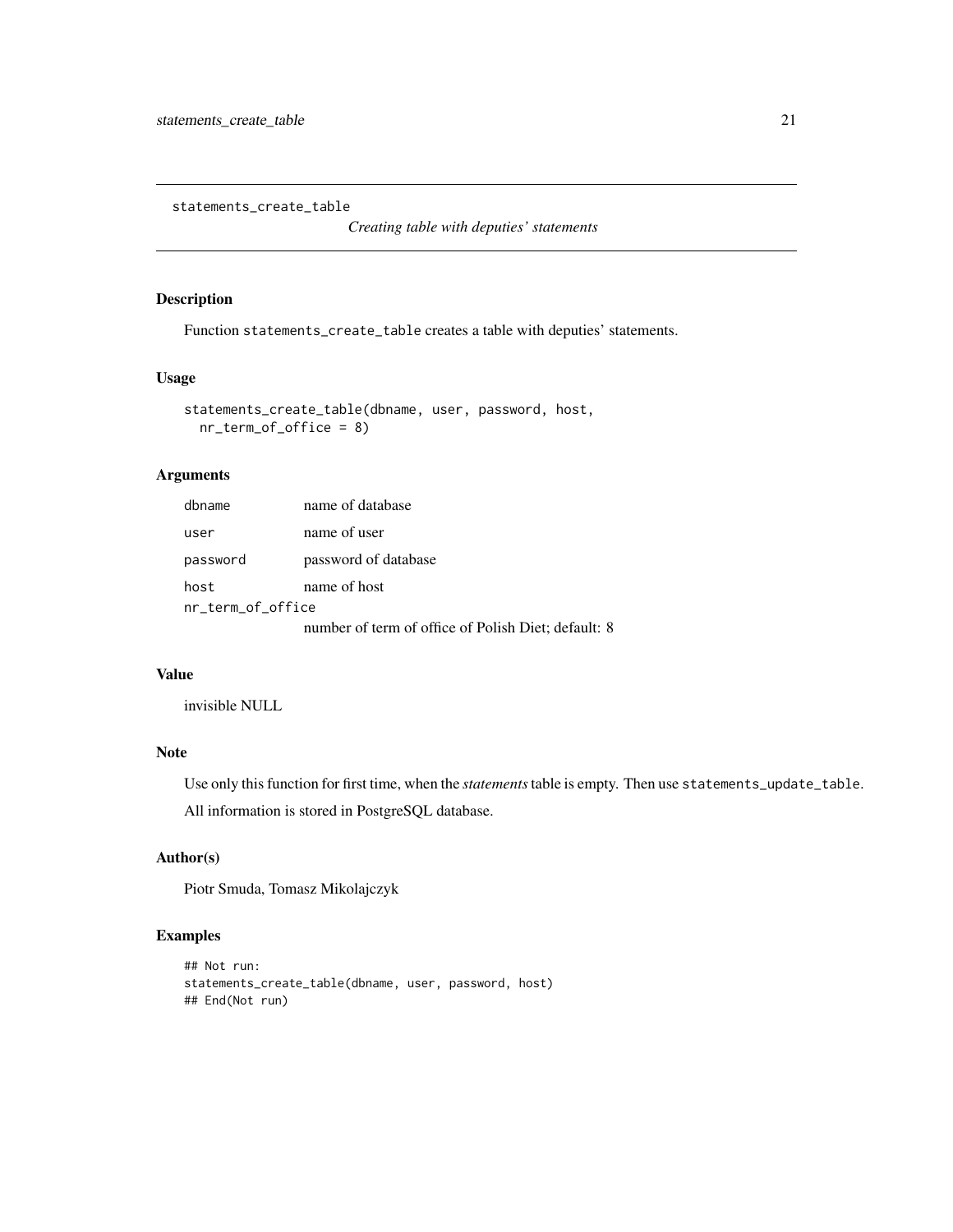<span id="page-21-0"></span>statements\_get\_statement

*Getting statements*

#### Description

Function statements\_get\_statement gets statement's content.

#### Usage

statements\_get\_statement(page, ...)

#### Arguments

| page                 | deputy's statement's page                           |
|----------------------|-----------------------------------------------------|
| $\ddot{\phantom{0}}$ | other arguments, that will be passed to safe_html() |

# Details

Function statements\_get\_statement gets statement's content. Example of page with deputy's statement: http://www.sejm.gov.pl/Sejm7.nsf/wypowiedz.xsp?posiedzenie=15&dzien=1&wyp=008

#### Value

character vector

#### Note

All information is stored in PostgreSQL database.

### Author(s)

Piotr Smuda, Tomasz Mikolajczyk

```
## Not run:
page <- paste0('http://www.sejm.gov.pl/Sejm7.nsf/',
               'wypowiedz.xsp?posiedzenie=15&dzien=1&wyp=008')
statements_get_statement(page)
## End(Not run)
```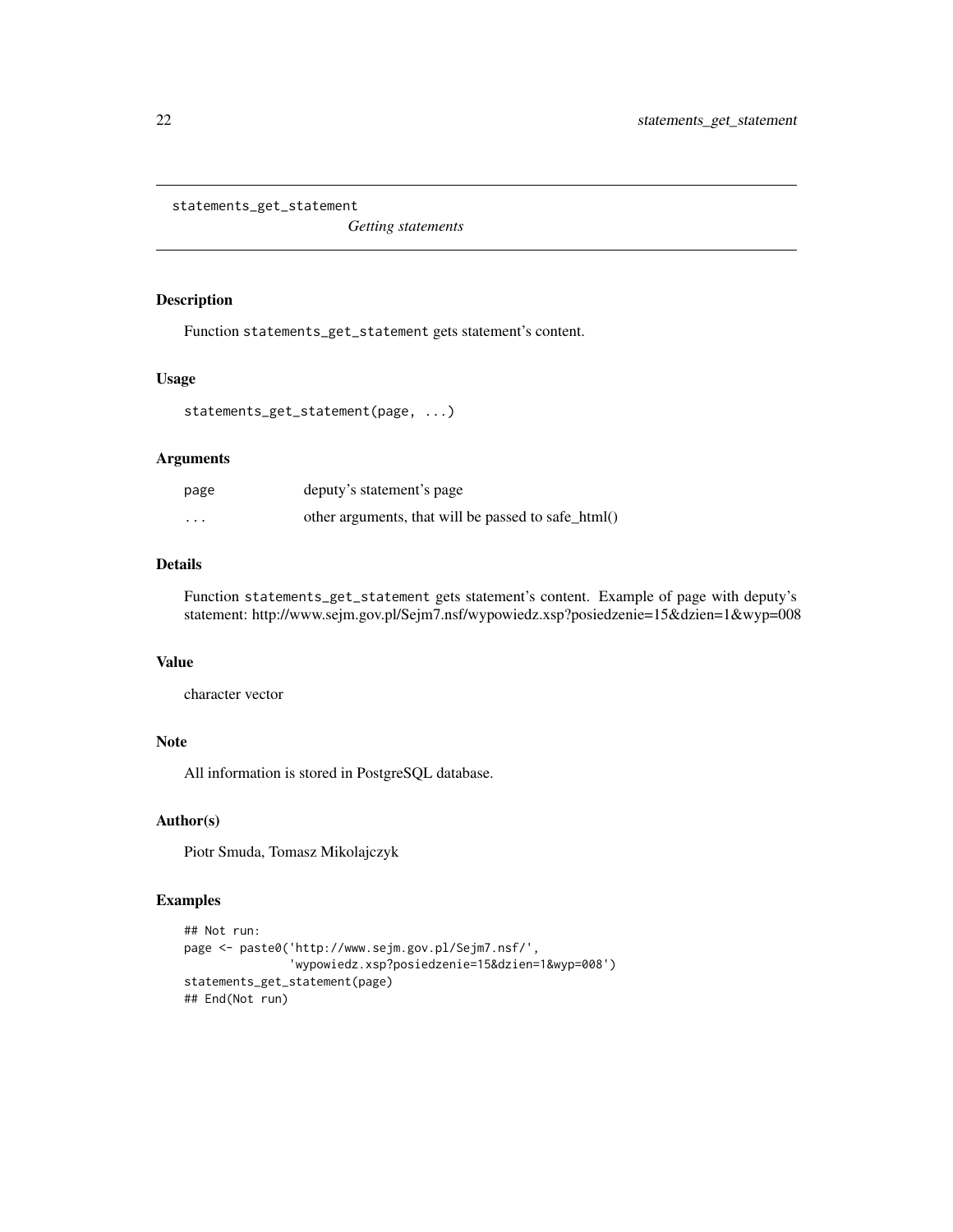<span id="page-22-0"></span>statements\_get\_statements\_data *Getting data about statements*

#### Description

Function statements\_get\_statements\_data gets data about statements.

#### Usage

```
statements_get_statements_data(statements_links,
 home_page = 'http://www.sejm.gov.pl/')
```
#### Arguments

statements\_links

list of elements of XMLNodeSet class with statements' ids, links and their's authors

home\_page main page of polish diet: http://www.sejm.gov.pl/

#### Details

Function statements\_get\_statements\_data gets data about statements like author, page with content of statement and it's id.

#### Value

data frame with three columns: names, statements\_links, ids

#### Note

All information is stored in PostgreSQL database.

#### Author(s)

Piotr Smuda, Tomasz Mikolajczyk

```
## Not run:
page <- safe_html(paste0('http://www.sejm.gov.pl/Sejm7.nsf/',
               'wypowiedz.xsp?posiedzenie=15&dzien=1&wyp=0'))
page <- html_nodes(page, '.stenogram')
statements_links <- html_nodes(page, 'h2 a')
statements_get_statements_data(statements_links,
 home_page = 'http://www.sejm.gov.pl/Sejm7.nsf/')
## End(Not run)
```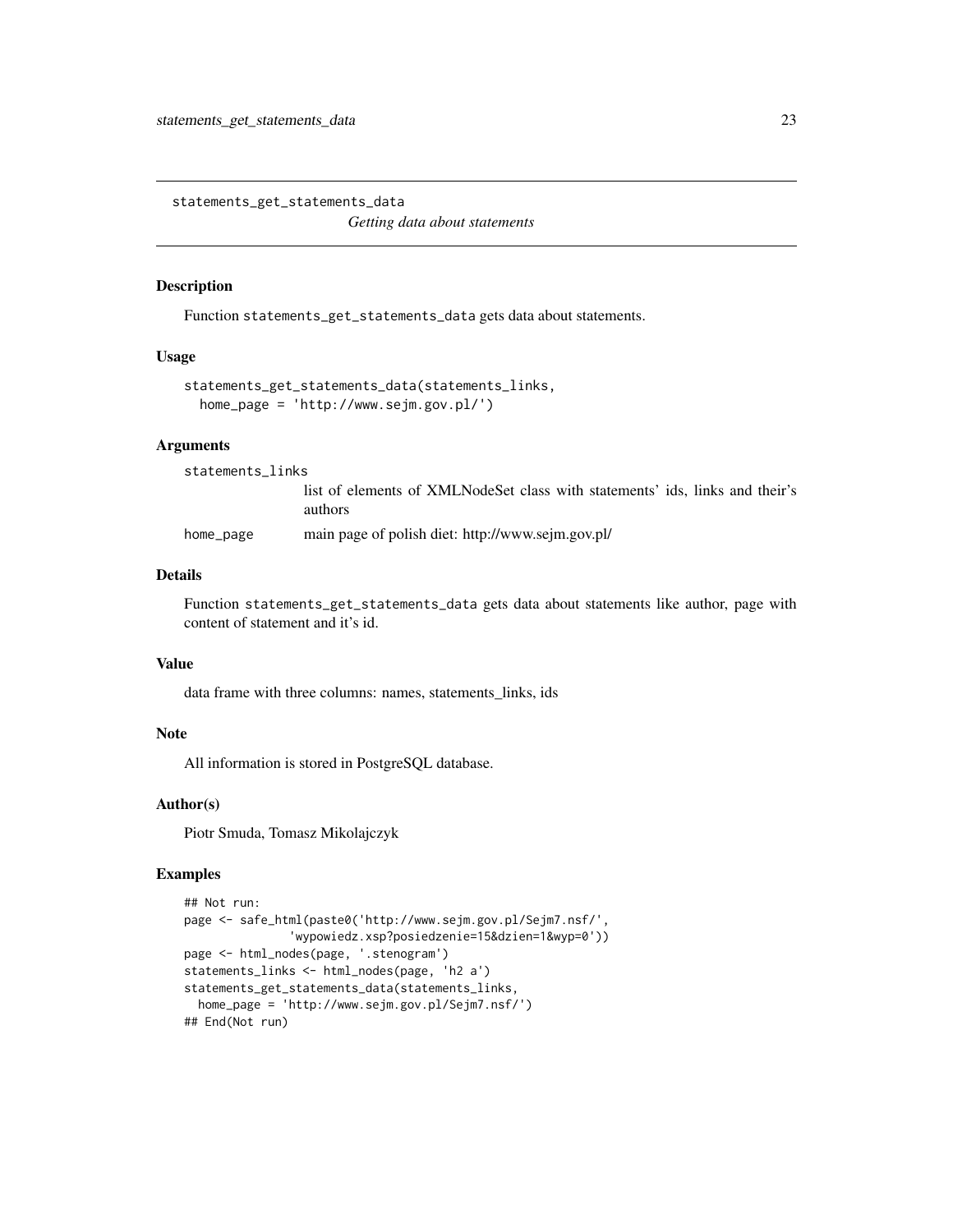<span id="page-23-0"></span>statements\_get\_statements\_table

*Getting statements' table*

#### Description

Function statements\_get\_statements\_table gets statements' table from meeting's page.

#### Usage

statements\_get\_statements\_table(page)

#### Arguments

page meeting's page

# Details

Function statements\_get\_statements\_table gets statements' table. from meeting's page. Example of a meeting's page: http://www.sejm.gov.pl/Sejm7.nsf/posiedzenie.xsp?posiedzenie=99&dzien=2 The result of this function is a data frame with three columns, where the first includes author of statement, the second the number of order point and the third is a title of order point.

#### Value

data frame with three unnamed columns

# Note

All information is stored in PostgreSQL database.

#### Author(s)

Piotr Smuda

```
## Not run:
page <- 'http://www.sejm.gov.pl/Sejm7.nsf/posiedzenie.xsp?posiedzenie=99&dzien=2'
statements_get_statements_table(page)
## End(Not run)
```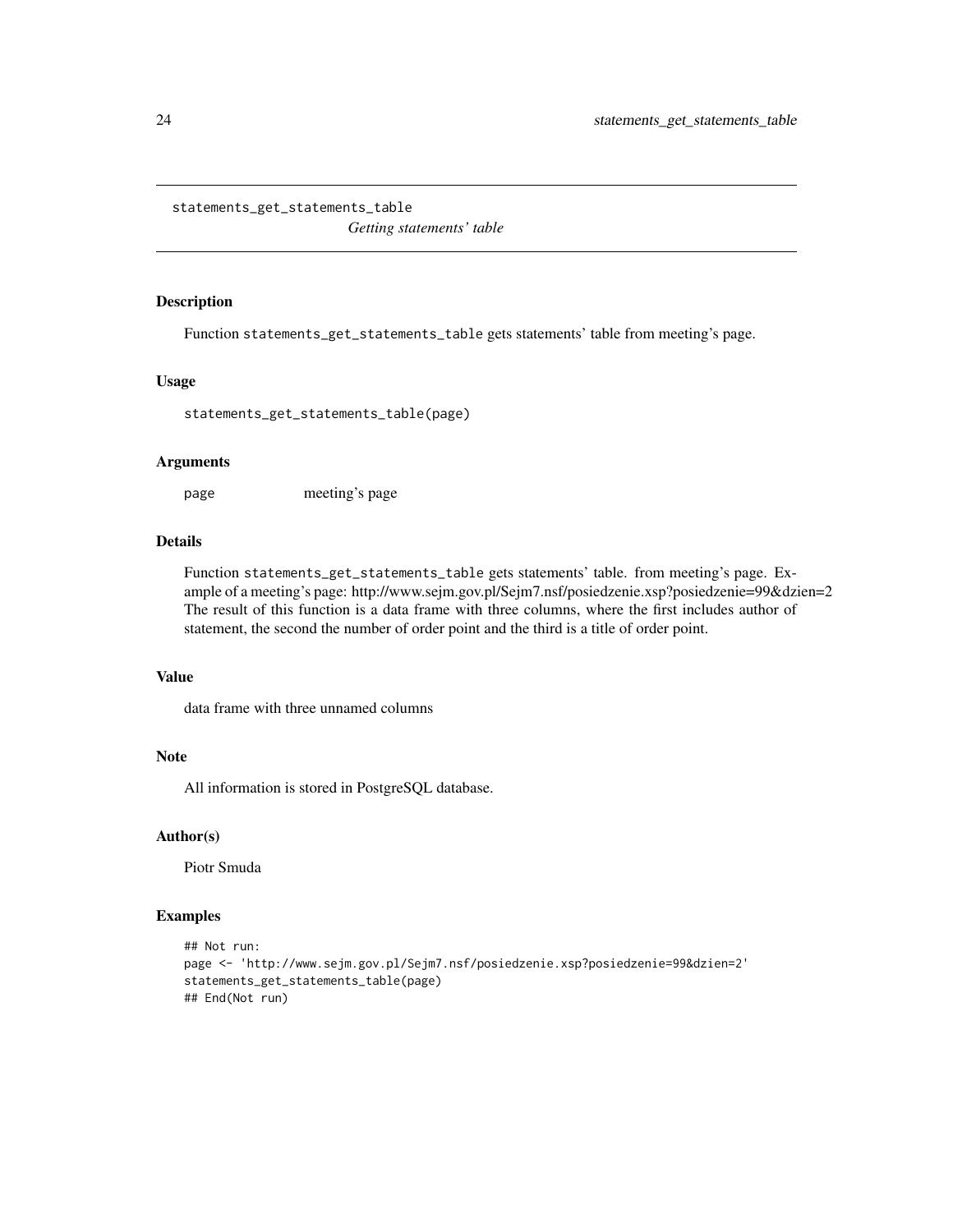<span id="page-24-0"></span>statements\_update\_table

*Updating table with deputies' statements*

### Description

Function statements\_update\_table updates a table with deputies' statements.

### Usage

```
statements_update_table(dbname, user, password, host,
 nr_term_of_office = 8, verbose = FALSE)
```
# Arguments

| dbname            | name of database                                    |
|-------------------|-----------------------------------------------------|
| user              | name of user                                        |
| password          | password of database                                |
| host              | name of host                                        |
| nr term of office |                                                     |
|                   | number of term of office of Polish Diet; default: 8 |
| verbose           | if TRUE then additional info will be printed        |

# Value

invisible NULL

### Note

All information is stored in PostgreSQL database.

### Author(s)

Piotr Smuda, Tomasz Mikolajczyk

```
## Not run:
statements_update_table(dbname, user, password, host)
## End(Not run)
```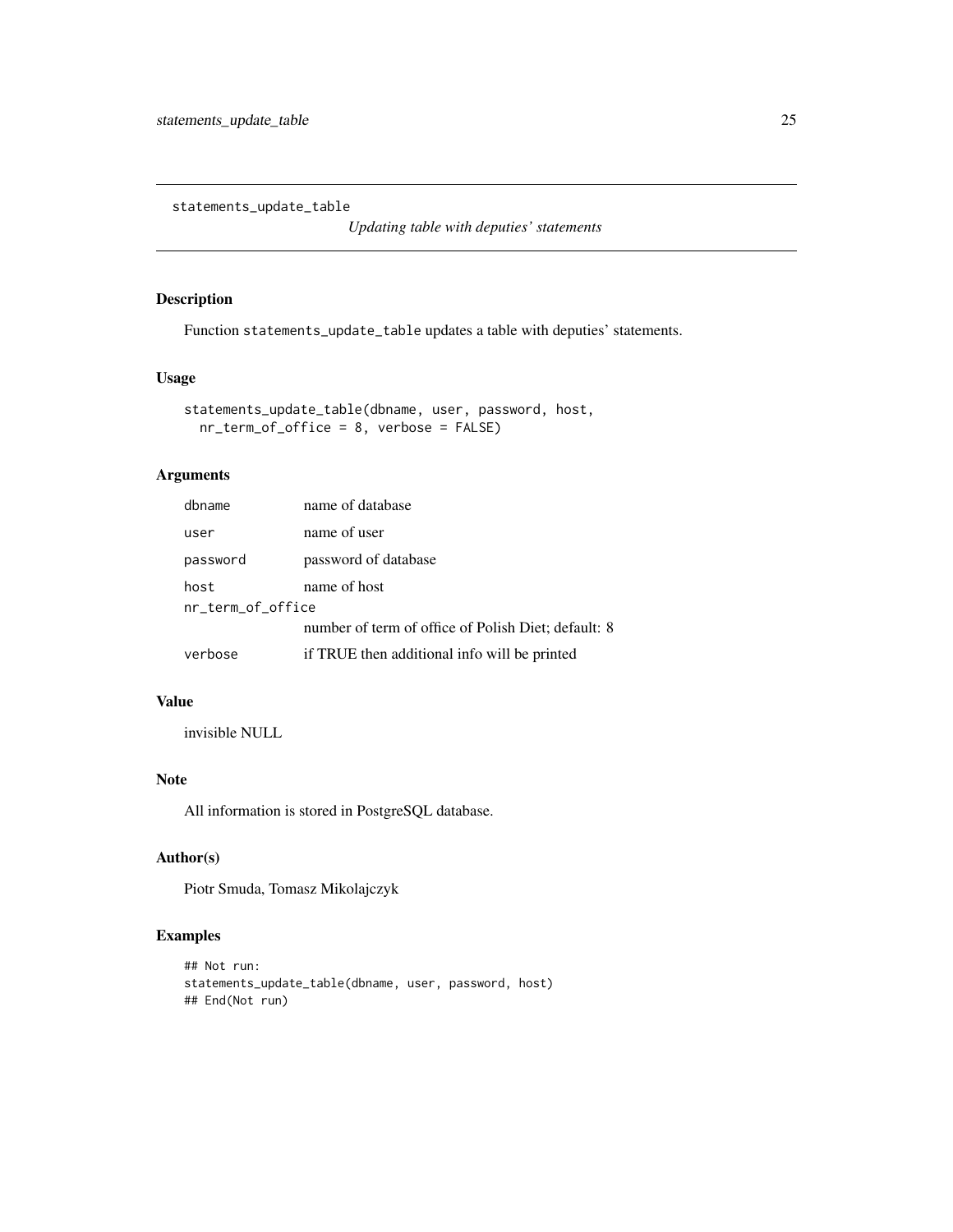<span id="page-25-0"></span>votes\_create\_table *Creating table with votes*

#### Description

Function votes\_create\_table creates a table with votes.

#### Usage

```
votes_create_table(dbname, user, password, host,
  nr_term_of_office = 8, windows = .Platform$OS.type == 'windows')
```
#### Arguments

| dbname            | name of database                                                               |  |
|-------------------|--------------------------------------------------------------------------------|--|
| user              | name of user                                                                   |  |
| password          | password of database                                                           |  |
| host              | name of host                                                                   |  |
| nr_term_of_office |                                                                                |  |
|                   | number of term of office of Polish Diet; default: 8                            |  |
| windows           | information of used operation system; default: .Platform\$OS.type == 'windows' |  |

#### Value

invisible NULL

#### Note

Use only this function for first time, when the *votes* table is empty. Then use votes\_update\_table.

There is a possibility that someone's voice reader broke during voting and this situation is treated like this deputy was absent. Even if deputy made a decision, he's/she's vote is 'Nieobecny'.

All information is stored in PostgreSQL database.

### Author(s)

Piotr Smuda

```
## Not run:
votes_create_table(dbname, user, password, host, 7, TRUE)
votes_create_table(dbname, user, password, host, 7, FALSE)
## End(Not run)
```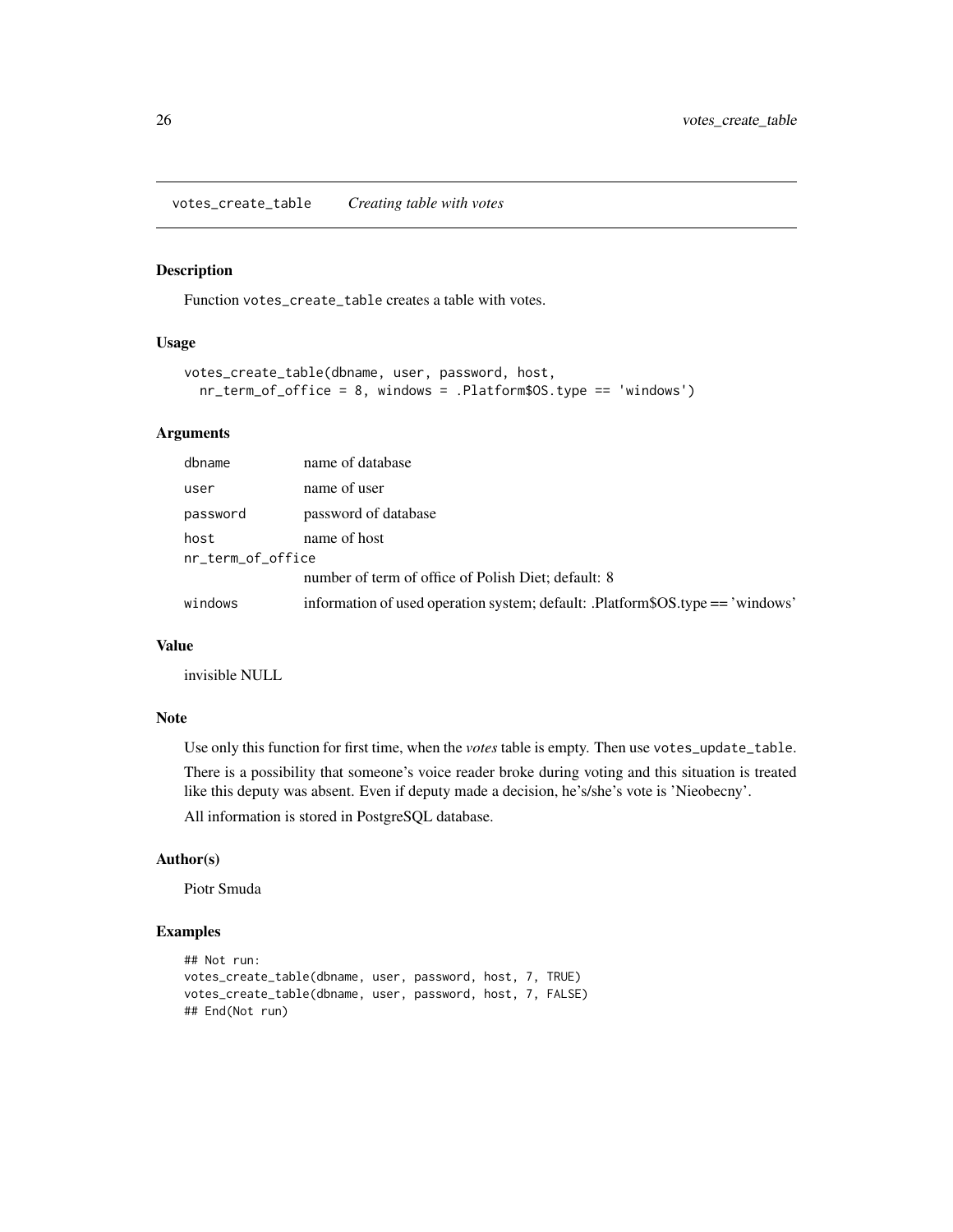<span id="page-26-0"></span>votes\_get\_clubs\_links *Getting links with voting's results for each club*

#### Description

Function votes\_get\_clubs\_links gets links with voting's results for each club from voting's page.

#### Usage

```
votes_get_clubs_links(home_page = 'http://www.sejm.gov.pl/Sejm8.nsf/',
 page)
```
#### Arguments

| home_page | main page of polish diet: http://www.sejm.gov.pl/Sejm8.nsf/ |
|-----------|-------------------------------------------------------------|
| page      | voting's page                                               |

### Details

Function votes\_get\_clubs\_links gets links with voting's results for each club from voting's page. Example of a voting's page: http://www.sejm.gov.pl/Sejm7.nsf/agent.xsp?symbol=glosowania& NrKadencji=7&NrPosiedzenia=1&NrGlosowania=1

#### Value

data frame with two columns: club, links

#### Note

All information is stored in PostgreSQL database.

#### Author(s)

Piotr Smuda

```
## Not run:
home_page <- 'http://www.sejm.gov.pl/Sejm7.nsf/'
page <- paste0('http://www.sejm.gov.pl/Sejm7.nsf/agent.xsp?',
  'symbol=glosowania&NrKadencji=7&NrPosiedzenia=1&NrGlosowania=1')
votes_get_clubs_links(home_page, page)
## End(Not run)
```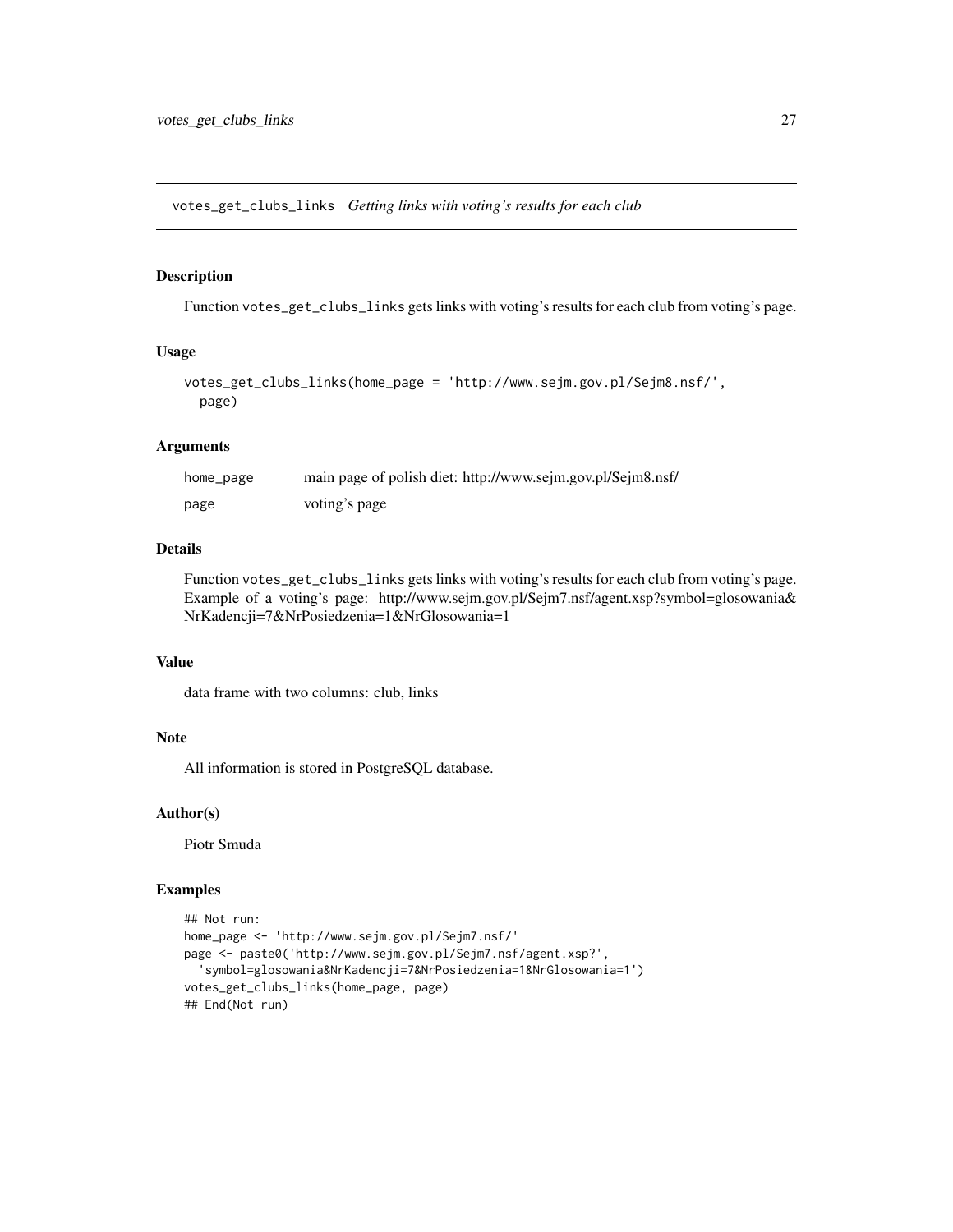<span id="page-27-0"></span>votes\_get\_results *Getting voting's results for each club*

#### Description

Function votes\_get\_results gets voting's results for each club.

### Usage

```
votes_get_results(page)
```
#### Arguments

page club's voting's results page

#### Details

Function votes\_get\_results gets voting's results for each club. Example of page with voting's results of PO club: http://www.sejm.gov.pl/Sejm7.nsf/agent.xsp?symbol=klubglos& IdGlosowania=37494&KodKlubu=PO

#### Value

data frame with two columns: deputy, vote

#### Note

All information is stored in PostgreSQL database.

#### Author(s)

Piotr Smuda

```
## Not run:
page <- paste0('http://www.sejm.gov.pl/Sejm7.nsf/agent.xsp?',
           'symbol=klubglos&IdGlosowania=37494&KodKlubu=PO')
votes_get_results(page)
## End(Not run)
```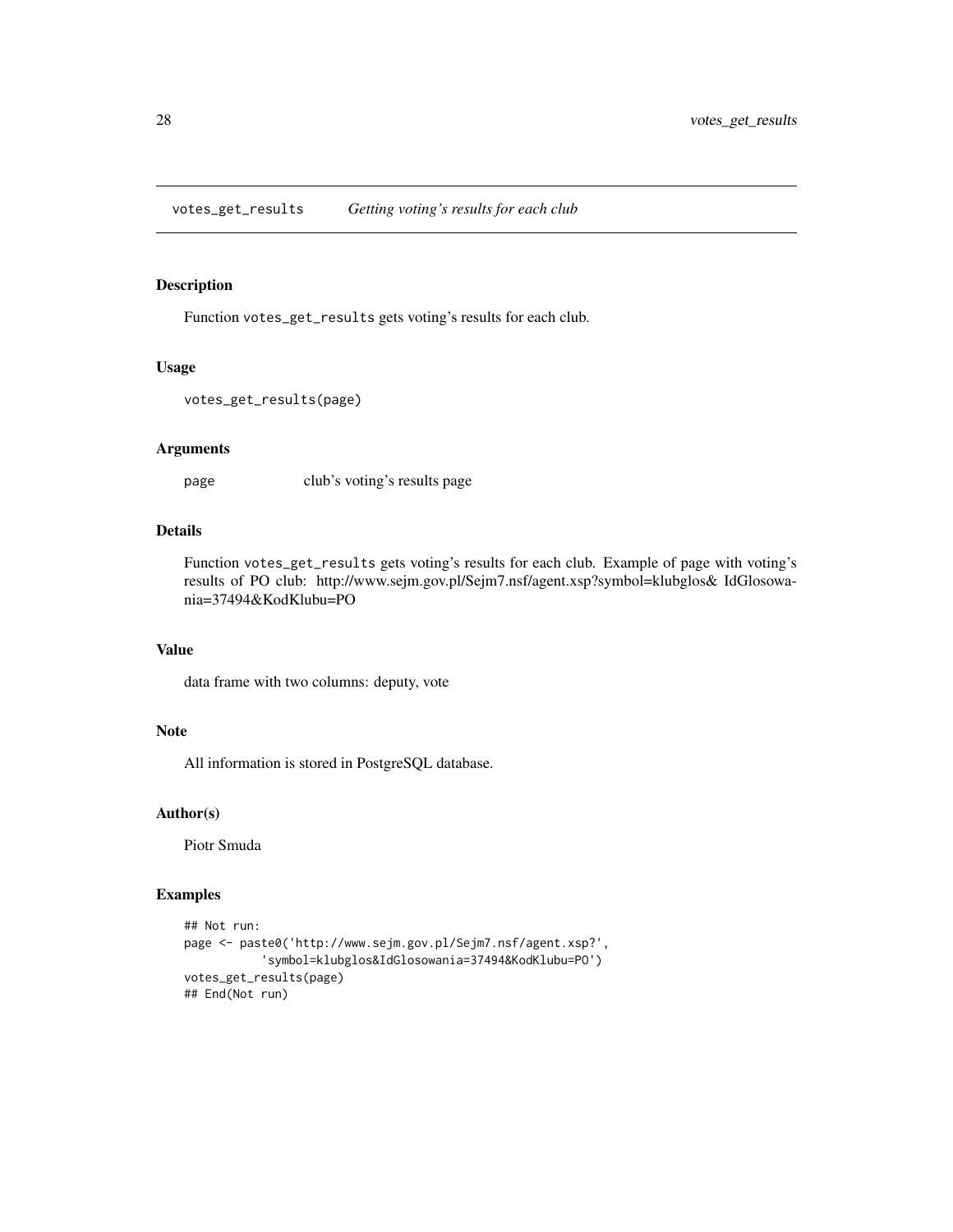<span id="page-28-0"></span>votes\_match\_deputies\_ids

*Matching deputies to theirs' ids*

#### Description

Function votes\_match\_deputies\_ids matches deputies from voting's results page to theirs' ids from *deputies* table.

#### Usage

```
votes_match_deputies_ids(dbname, user, password, host, page,
   nr_term_of_office = 8, windows = .Platform$OS.type == 'windows')
```
#### Arguments

| dbname            | name of database                                                               |  |
|-------------------|--------------------------------------------------------------------------------|--|
| user              | name of user                                                                   |  |
| password          | password of database                                                           |  |
| host              | name of host                                                                   |  |
| page              | club's voting's results page                                                   |  |
| nr_term_of_office |                                                                                |  |
|                   | number of term of office of Polish Diet; default: 8                            |  |
| windows           | information of used operation system; default: .Platform\$OS.type == 'windows' |  |

#### Details

Function votes\_match\_deputies\_ids matches deputies from voting's results page to theirs' ids from *deputies* table. The result of this function is a data frame with deputies' data, ids and votes. Because of encoding issue on Windows operation system, you need to select if you use Windows. Example of page with voting's results of PO club: http://www.sejm.gov.pl/Sejm7.nsf/agent.xsp? symbol=klubglos&IdGlosowania=37494&KodKlubu=PO

#### Value

data frame with three columns: deputy, vote, id

#### Note

All information is stored in PostgreSQL database.

#### Author(s)

Piotr Smuda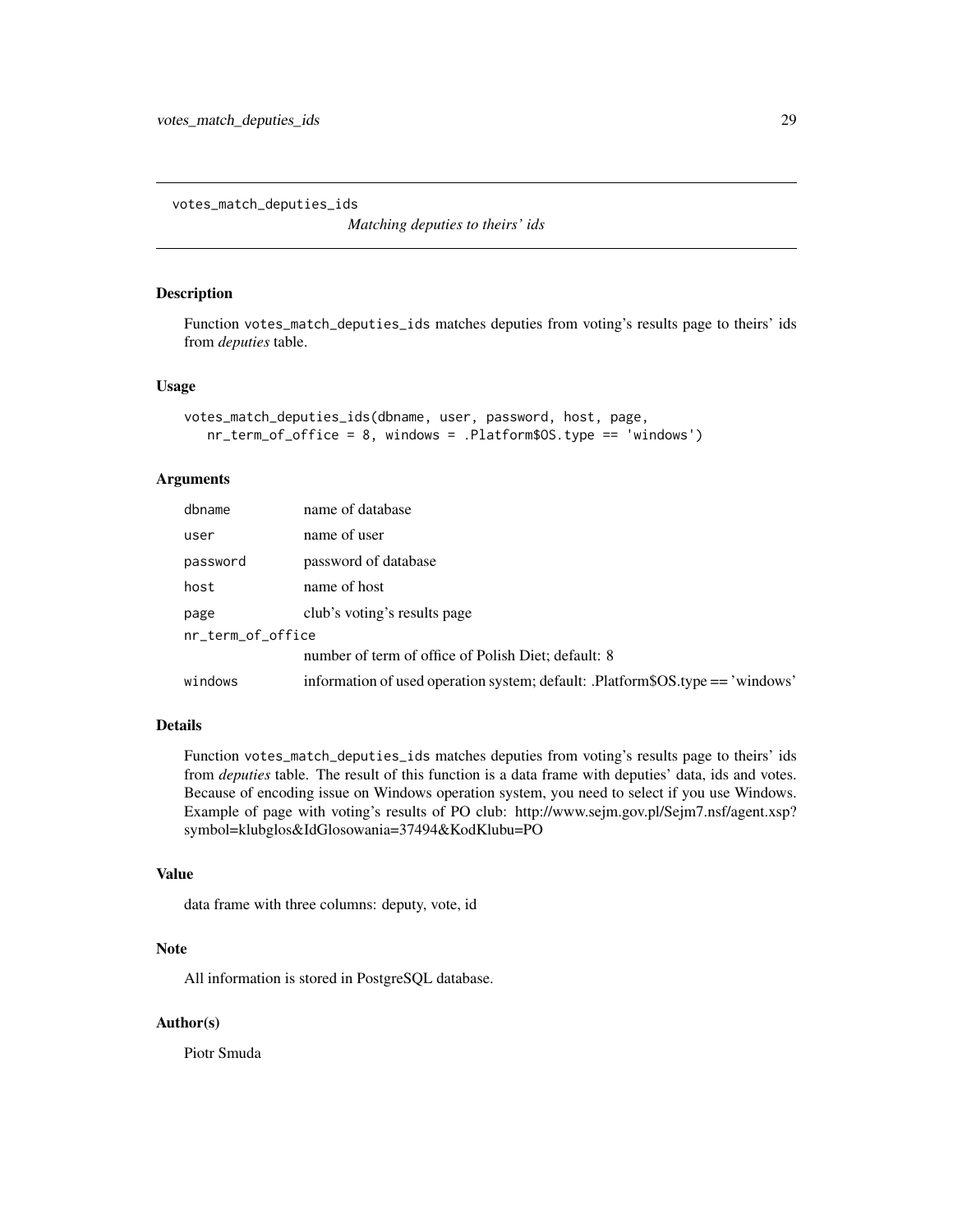#### Examples

```
## Not run:
page <- paste0('http://www.sejm.gov.pl/Sejm7.nsf/agent.xsp?',
             'symbol=klubglos&IdGlosowania=37494&KodKlubu=PO')
votes_match_deputies_ids(dbname, user, password, host, page, 7, TRUE)
votes_match_deputies_ids(dbname, user, password, host, page, 7, FALSE)
## End(Not run)
```
votes\_update\_table *Updating table with votes*

#### Description

Function votes\_update\_table updates a table with votes.

#### Usage

```
votes_update_table(dbname, user, password, host,
  nr_term_of_office = 8, windows = .Platform$OS.type == 'windows',
  verbose = FALSE)
```
#### Arguments

| dbname            | name of database                                                               |  |
|-------------------|--------------------------------------------------------------------------------|--|
| user              | name of user                                                                   |  |
| password          | password of database                                                           |  |
| host              | name of host                                                                   |  |
| nr_term_of_office |                                                                                |  |
|                   | number of term of office of Polish Diet; default: 8                            |  |
| windows           | information of used operation system; default: .Platform\$OS.type == 'windows' |  |
| verbose           | if TRUE then additional info will be printed                                   |  |

### Value

invisible NULL

#### Note

There is a possibility that someone's voice reader broke during voting and this situation is treated like this deputy was absent. Even if deputy made a decision, he's/she's vote is 'Nieobecny'. All information is stored in PostgreSQL database.

#### Author(s)

Piotr Smuda

<span id="page-29-0"></span>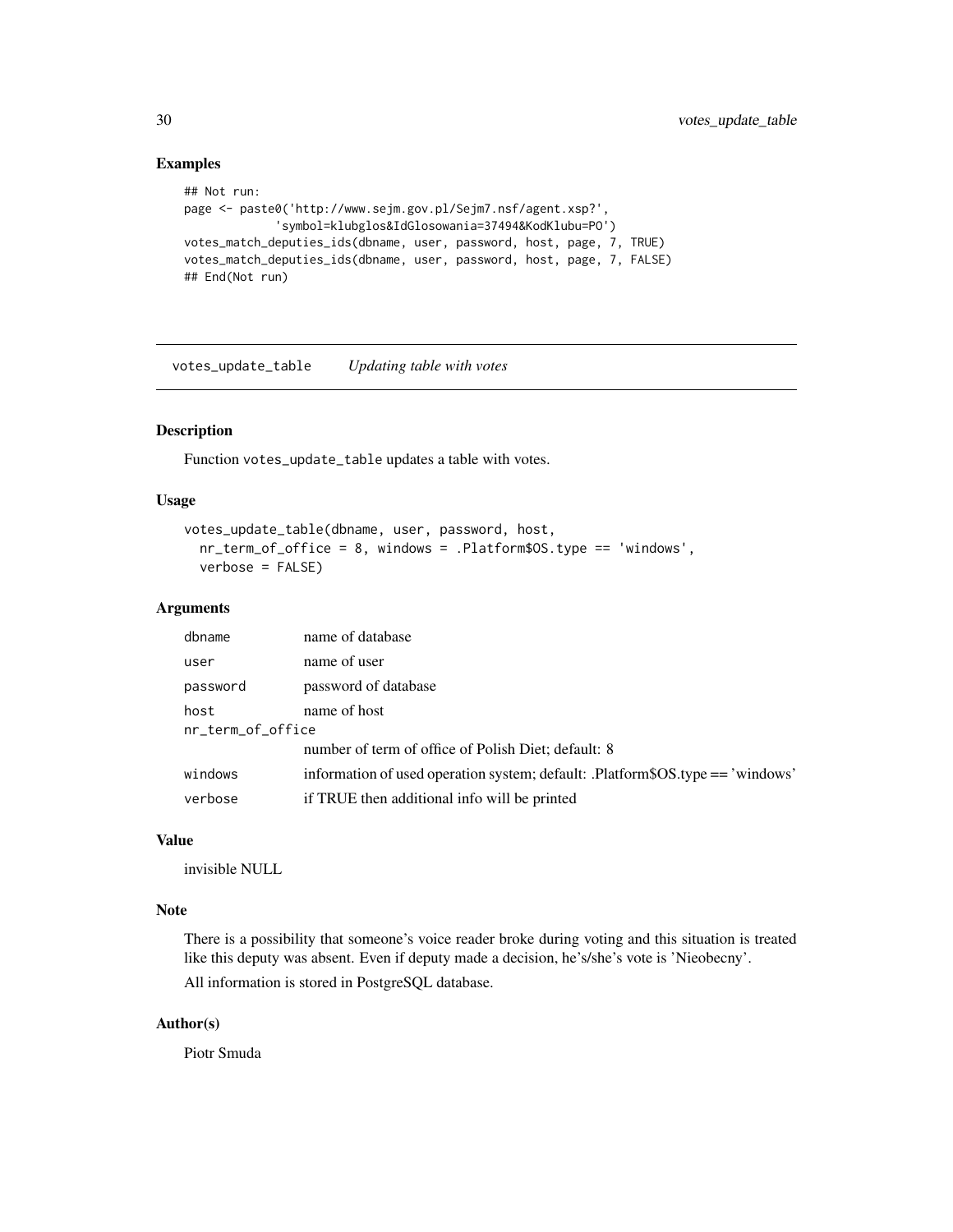### <span id="page-30-0"></span>votings\_create\_table 31

#### Examples

```
## Not run:
votes_update_table(dbname, user, password, host, 7, TRUE)
votes_update_table(dbname, user, password, host, 7, FALSE)
## End(Not run)
```
votings\_create\_table *Creating table with votings*

#### Description

Function votings\_create\_table creates a table with votings.

#### Usage

```
votings_create_table(dbname, user, password, host,
  nr_term_of_office = 8)
```
# Arguments

| dbname            | name of database                                    |  |
|-------------------|-----------------------------------------------------|--|
| user              | name of user                                        |  |
| password          | password of database                                |  |
| host              | name of host                                        |  |
| nr_term_of_office |                                                     |  |
|                   | number of term of office of Polish Diet; default: 8 |  |

#### Value

invisible NULL

### Note

Use only this function for first time, when the *votings*table is empty. Then use votings\_update\_table. All information is stored in PostgreSQL database.

#### Author(s)

Piotr Smuda

```
## Not run:
votings_create_table(dbname, user, password, host)
## End(Not run)
```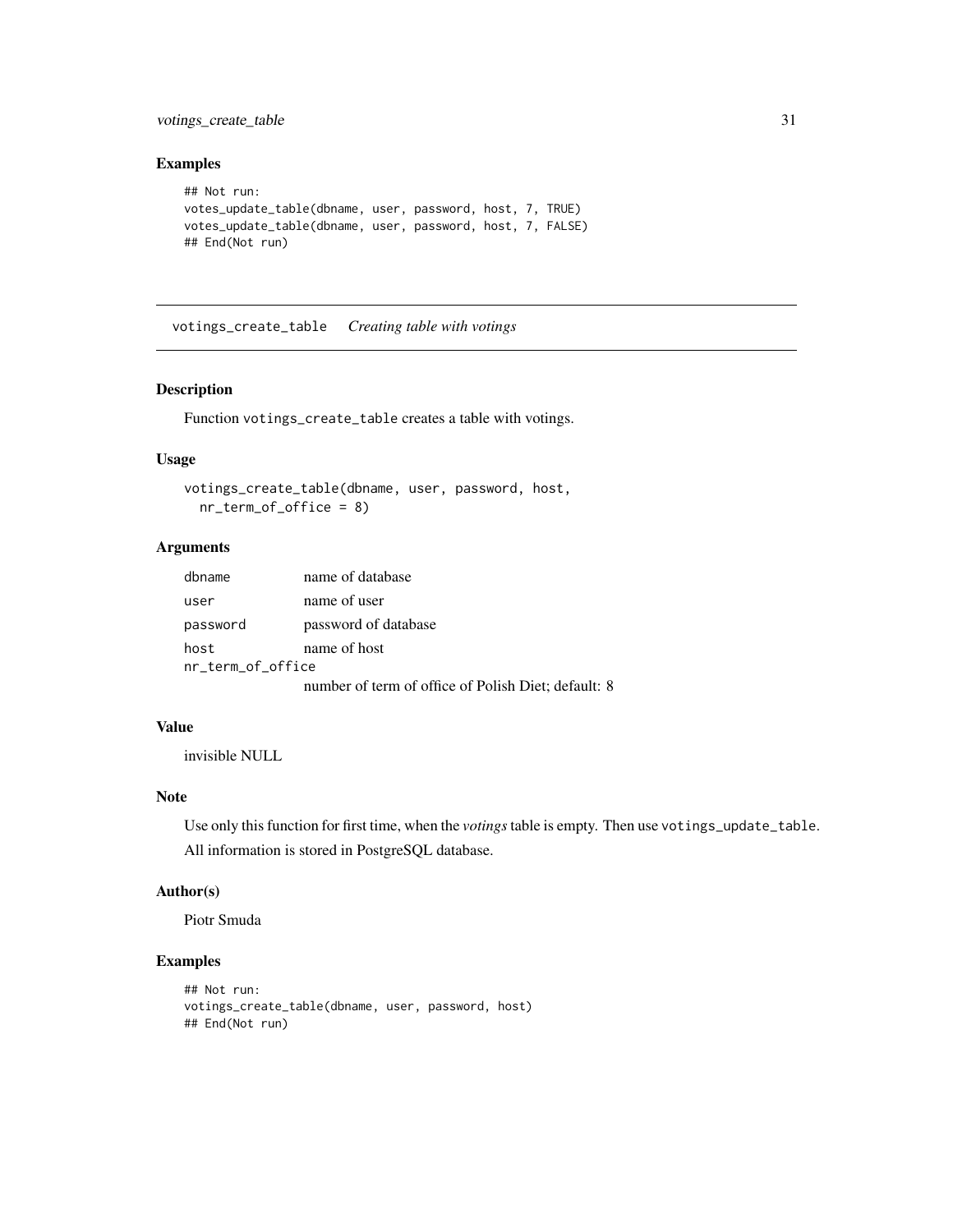<span id="page-31-0"></span>votings\_get\_date *Getting date of meeting*

#### Description

Function votings\_get\_date gets a date of meeting.

#### Usage

```
votings_get_date(page)
```
#### Arguments

page meeting's page

#### Details

Example of a meeting's page: http://www.sejm.gov.pl/Sejm7.nsf/agent.xsp?symbol=listaglos&IdDnia=1179

#### Value

date in format YYYY-MM-DD as character

#### Note

All information is stored in PostgreSQL database.

# Author(s)

Piotr Smuda

```
## Not run:
page <- 'http://www.sejm.gov.pl/Sejm7.nsf/agent.xsp?symbol=listaglos&IdDnia=1179'
votings_get_date(page)
## End(Not run)
```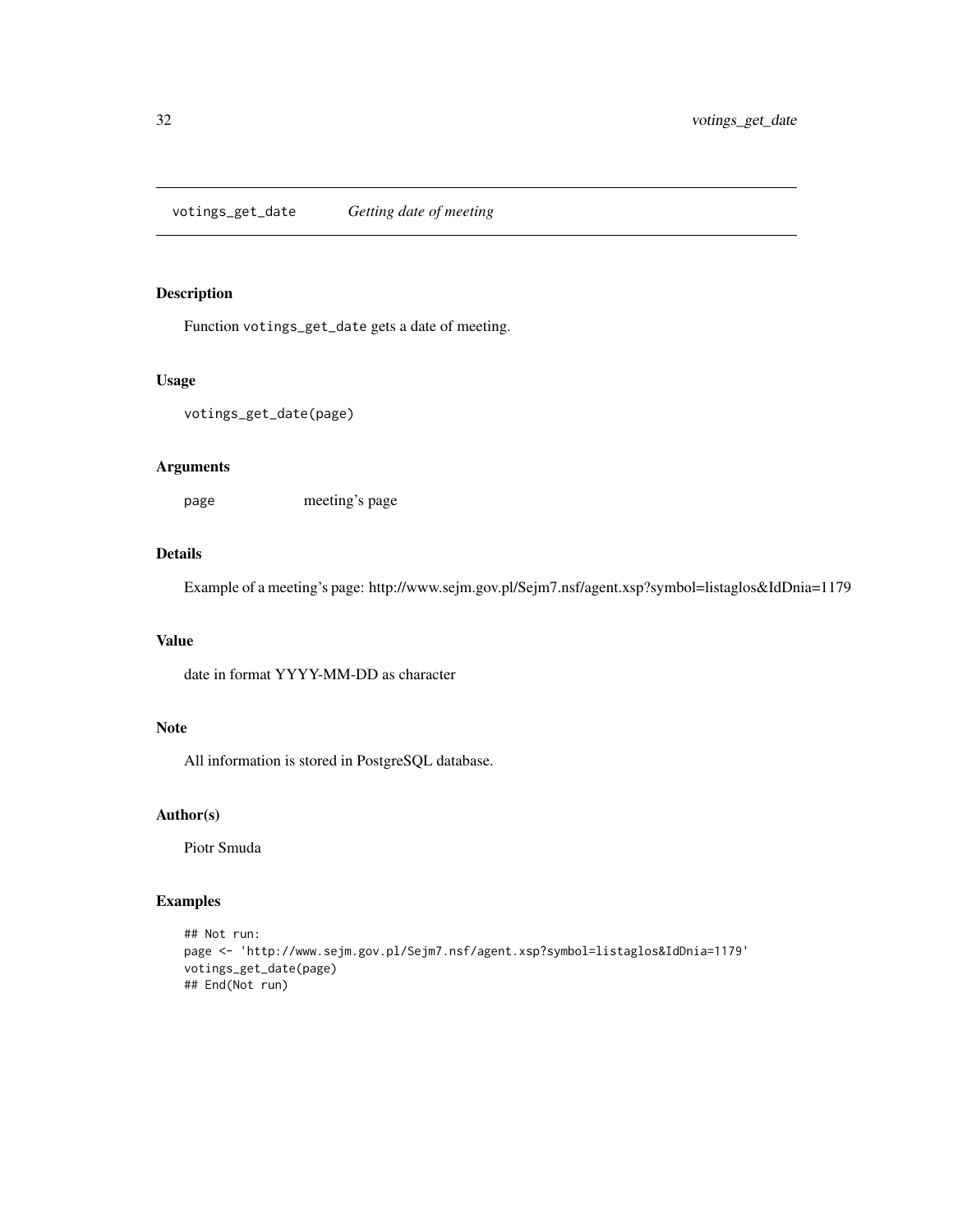<span id="page-32-0"></span>votings\_get\_meetings\_links

*Getting meetings' links*

### Description

Function votings\_get\_meetings\_links gets meetings' links.

### Usage

```
votings_get_meetings_links(
  home_page = 'http://www.sejm.gov.pl/Sejm8.nsf/', page =
  'http://www.sejm.gov.pl/Sejm8.nsf/agent.xsp?symbol=posglos&NrKadencji=8')
```
#### Arguments

| home_page | main page of polish diet: http://www.sejm.gov.pl/Sejm8.nsf/                                                  |
|-----------|--------------------------------------------------------------------------------------------------------------|
| page      | page with votings in polish diet: http://www.sejm.gov.pl/Sejm8.nsf/agent.xsp?<br>symbol=posglos&NrKadencii=8 |

# Value

character vector

# Note

All information is stored in PostgreSQL database.

# Author(s)

Piotr Smuda

```
## Not run:
votings_get_meetings_links()
## End(Not run)
```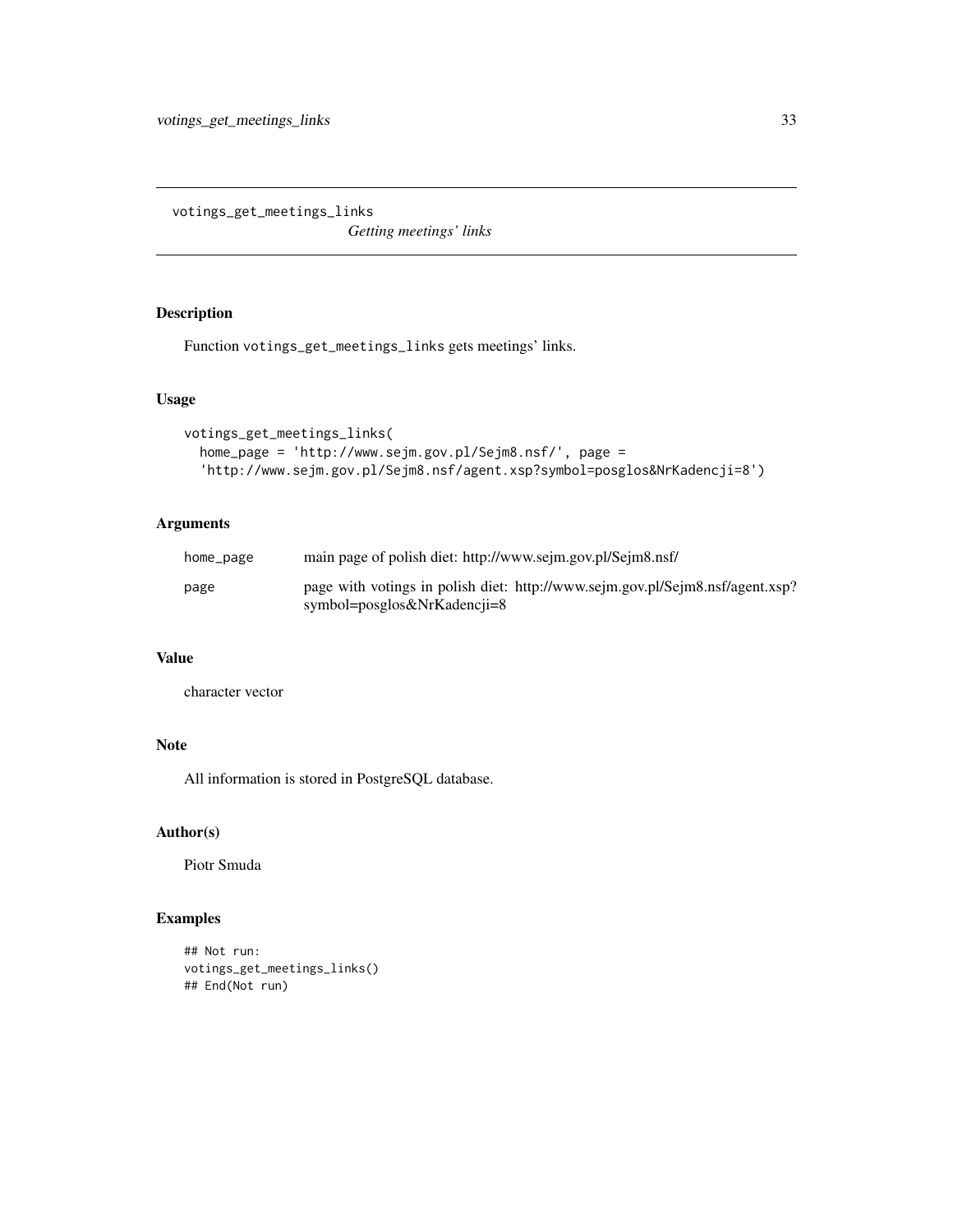<span id="page-33-0"></span>votings\_get\_meetings\_table

*Getting meetings' table*

#### Description

Function votings\_get\_meetings\_table gets meetings' table.

#### Usage

```
votings_get_meetings_table(page =
  'http://www.sejm.gov.pl/Sejm8.nsf/agent.xsp?symbol=posglos&NrKadencji=8')
```
#### Arguments

page page with votings in polish diet: http://www.sejm.gov.pl/Sejm8.nsf/agent.xsp? symbol=posglos&NrKadencji=8

#### Details

Function votings\_get\_meetings\_table gets meetings' table. The result of this function is a data frame with three columns, where the first includes numbers of meetings, the second theirs' dates in Polish and the third is with numbers of votings on each meeting.

#### Value

data frame with three unnamed columns

#### Note

All information is stored in PostgreSQL database.

#### Author(s)

Piotr Smuda

```
## Not run:
votings_get_meetings_table()
## End(Not run)
```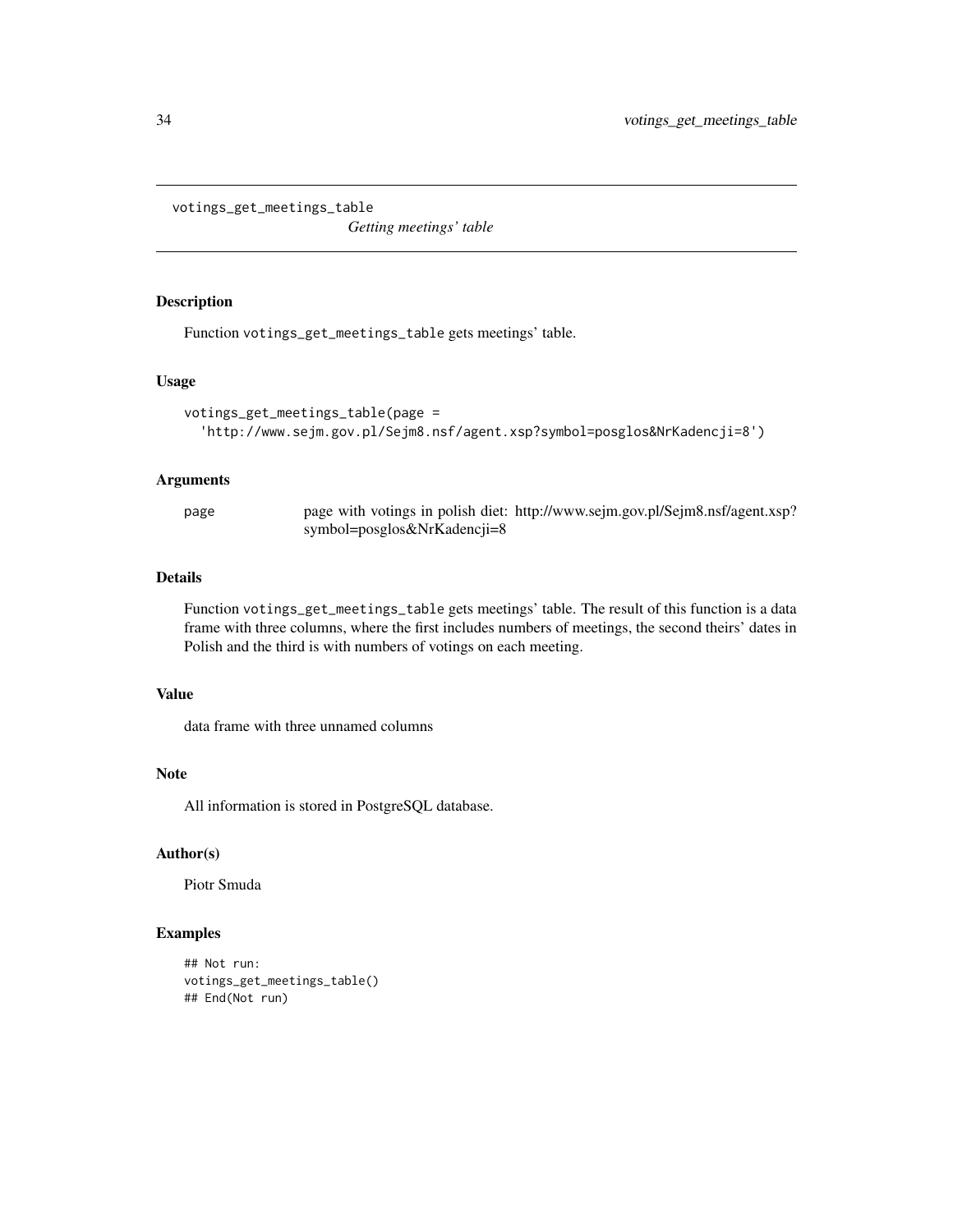<span id="page-34-0"></span>votings\_get\_votings\_links

*Getting votings' links*

#### Description

Function votings\_get\_votings\_links gets votings' links from meeting's page.

#### Usage

```
votings_get_votings_links(home_page = 'http://www.sejm.gov.pl/Sejm8.nsf/',
 page)
```
### Arguments

| home_page | main page of polish diet: http://www.sejm.gov.pl/Sejm8.nsf/ |
|-----------|-------------------------------------------------------------|
| page      | meeting's page                                              |

#### Details

Example of a meeting's page: http://www.sejm.gov.pl/Sejm7.nsf/agent.xsp?symbol=listaglos&IdDnia=1179

#### Value

character vector

#### Note

All information is stored in PostgreSQL database.

### Author(s)

Piotr Smuda

```
## Not run:
home_page <- 'http://www.sejm.gov.pl/Sejm7.nsf/'
page <- 'http://www.sejm.gov.pl/Sejm7.nsf/agent.xsp?symbol=listaglos&IdDnia=1179'
votings_get_votings_links(home_page, page)
## End(Not run)
```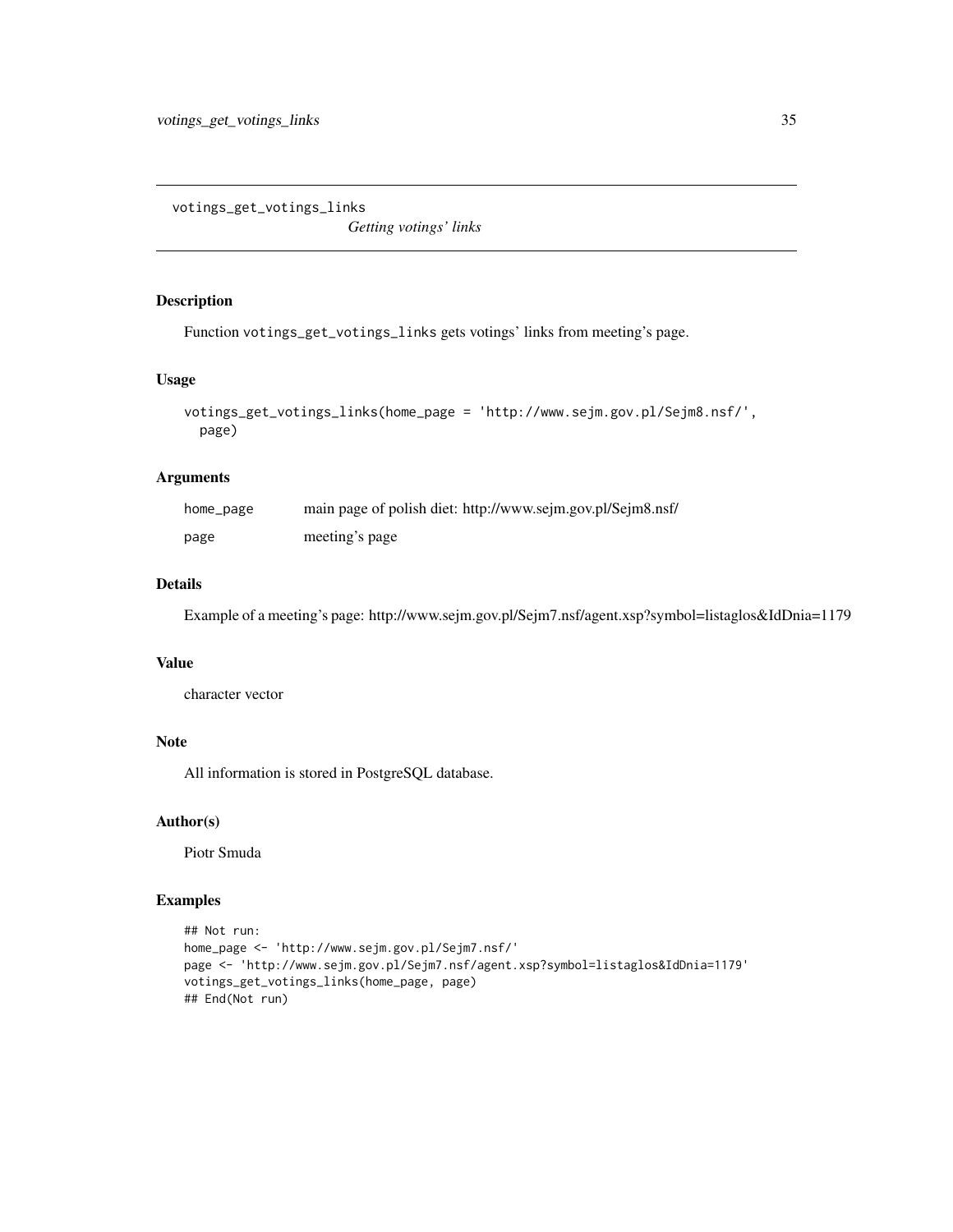<span id="page-35-0"></span>votings\_get\_votings\_table

*Getting votings' table*

#### Description

Function votings\_get\_votings\_table gets votings' table from meeting's page.

#### Usage

votings\_get\_votings\_table(page)

#### Arguments

page meeting's page

# Details

Function votings\_get\_votings\_table gets votings' table from meeting's page. Example of a meeting's page: http://www.sejm.gov.pl/Sejm7.nsf/agent.xsp?symbol=listaglos&IdDnia=1179 The result of this function is a data frame with three columns, where the first includes numbers of votings, the second voting's time and the third is with voting's topics.

#### Value

data frame with three columns: Nr, Godzina (Time), Temat (Topic)

#### Note

All information is stored in PostgreSQL database.

#### Author(s)

Piotr Smuda

```
## Not run:
page <- 'http://www.sejm.gov.pl/Sejm7.nsf/agent.xsp?symbol=listaglos&IdDnia=1179'
votings_get_votings_table(page)
## End(Not run)
```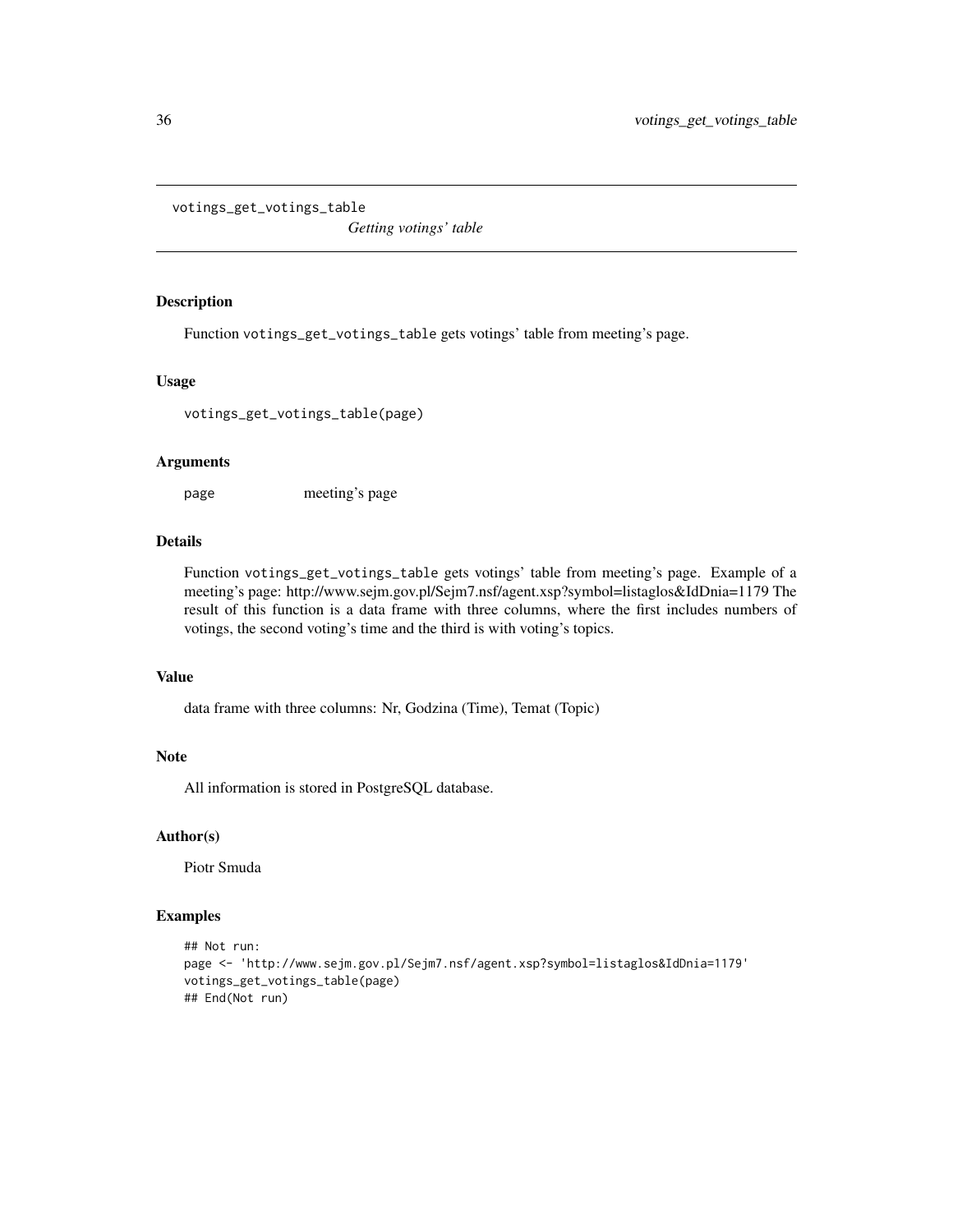<span id="page-36-0"></span>votings\_update\_table *Updating table with votings*

### Description

Function votings\_update\_table updates table with votings.

### Usage

```
votings_update_table(dbname, user, password, host,
 nr_term_of_office = 8, verbose = FALSE)
```
## Arguments

| dbname                    | name of database                                    |
|---------------------------|-----------------------------------------------------|
| user                      | name of user                                        |
| password                  | password of database                                |
| host<br>nr_term_of_office | name of host                                        |
|                           | number of term of office of Polish Diet; default: 8 |
| verbose                   | if TRUE then additional info will be printed        |

# Value

invisible NULL

# Note

All information is stored in PostgreSQL database.

#### Author(s)

Piotr Smuda

```
## Not run:
votings_update_table(dbname, user, password, host)
## End(Not run)
```